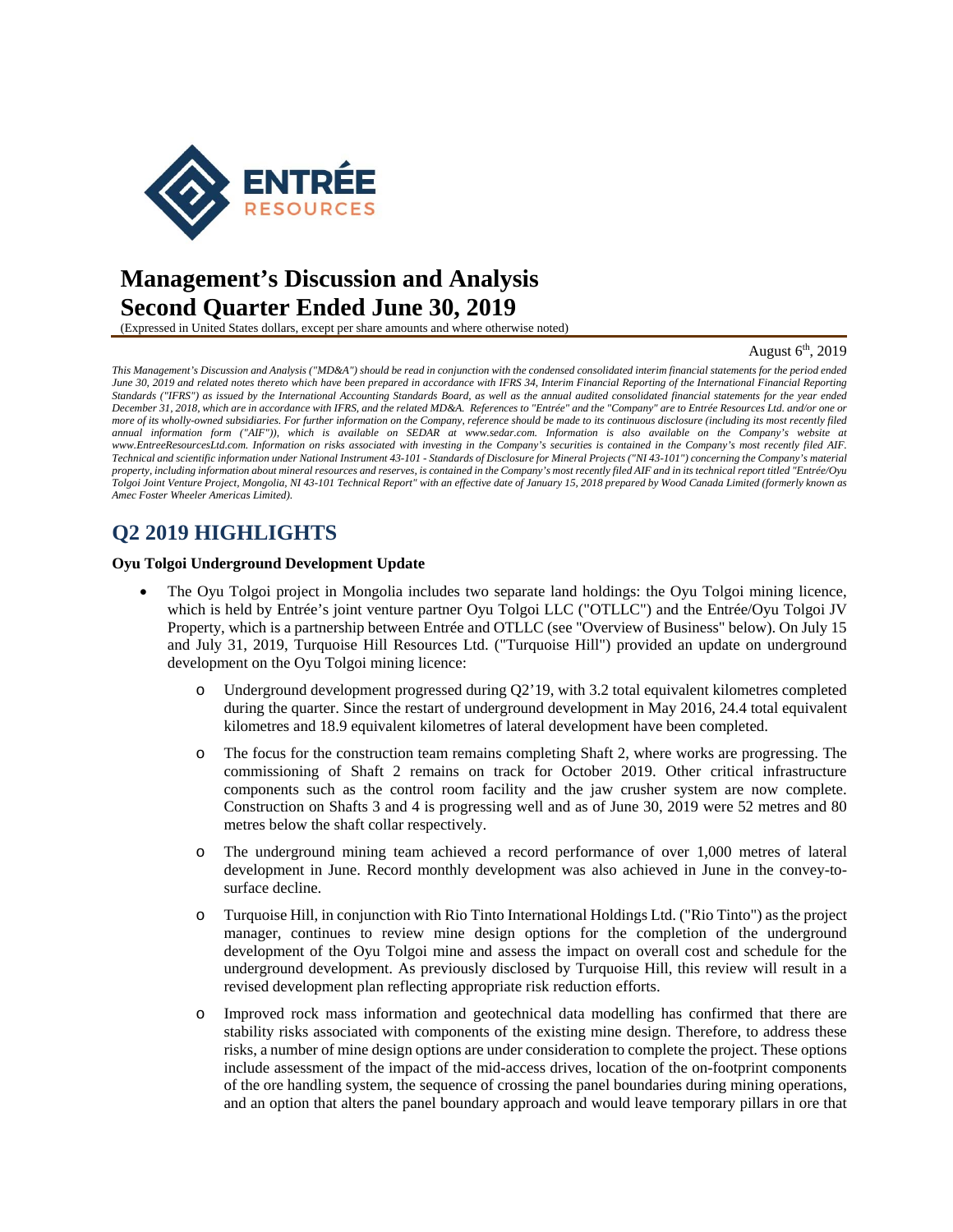would then be recovered later in the mine life, sub-blocking the previously planned three panels into five or more panels.

- o A number of options are being evaluated to determine the final design of Panel 0, and this work is anticipated to continue into early 2020. Following a period of additional data collection and model updates, two phases of geotechnical modelling work are planned to inform staged mine design updates. The geotechnical modelling is expected to continue into early 2020 with final design decisions to be made at this time. A period of detailed design, schedule and cost estimation will follow resulting in the delivery of a final definitive estimate (the "Definitive Estimate Review") in the second half of 2020, reflecting the preferred mine design approach.
- o All options under consideration present a clear pathway to sustainable first production from the Oyu Tolgoi mining licence, albeit with different cost and schedule implications. To date, these have been defined to a level of accuracy associated with a conceptual study or order of magnitude study; therefore, significantly more work is required to complete the final assessment. Critically, all underground development to date has not been impacted at all by pending changes to the mine design, and all infrastructure developed to date remains usable and in the appropriate locations for all of the mine design options under review.
- o Based on these options, preliminary estimates indicate that sustainable first production from the Oyu Tolgoi mining licence could be delayed by 16 to 30 months compared to Turquoise Hill's original feasibility study guidance in 2016. This range includes contingency of up to eight months reflecting the unexpected and challenging geotechnical issues, complexities in the construction of Shaft 2, and reflects the detailed work still required to reach a more precise estimate. This results in sustainable first production from the Oyu Tolgoi mining licence now being expected between May 2022 and June 2023 with the first drawbell now expected between October 2021 and September 2022.
- Current information indicates that Oyu Tolgoi mineral reserves will not be materially impacted by the mine design options being considered; however, ongoing reviews will be considered as work progresses.
- o Turquoise Hill will continue to focus on minimizing the impact to the project schedule and cost as it works through the detailed analysis and testing of each mine design option, and work continues concurrently to finalize the critical underground infrastructure and shaft construction.
- o Additionally, OTLLC is currently undertaking a feasibility study and is in discussions with the Government of Mongolia to progress the construction of a coal-fired power plant and related infrastructure at Tavan Tolgoi.

## **Entrée/Oyu Tolgoi JV Property**

 Once the preferred mine design approach is determined, Entrée will be able to assess the potential impact on the estimated timing and amount of development production and initial block cave production from the first lift ("Lift 1") of the Hugo North Extension deposit on the Entrée/Oyu Tolgoi JV Property and any potential change to Entrée's estimated share of capital and operating costs. Entrée will continue to evaluate any information made available to it by Rio Tinto or OTLLC and will update the market accordingly.

## **Corporate**

- Q2 2019 operating loss was \$0.4 million and is comparable to the operating loss of \$0.3 million in Q2 2018.
- Q2 2019 operating cash outflow after working capital was \$0.5 million compared to a \$0.6 million operating cash outflow in Q2 2018 and, as at June 30, 2019, cash and short-term investments balance was \$6.1 million. The working capital balance as at June 30, 2019 was \$6.1 million.

# **OVERVIEW OF BUSINESS**

Entrée is a mineral resource company with interests in development and exploration properties in Mongolia, Peru and Australia.

The Company's principal asset is its interest in the Entrée/Oyu Tolgoi joint venture property (the "Entrée/Oyu Tolgoi JV Property") – a carried 20% participating interest in two of the Oyu Tolgoi project deposits, and a carried 20% or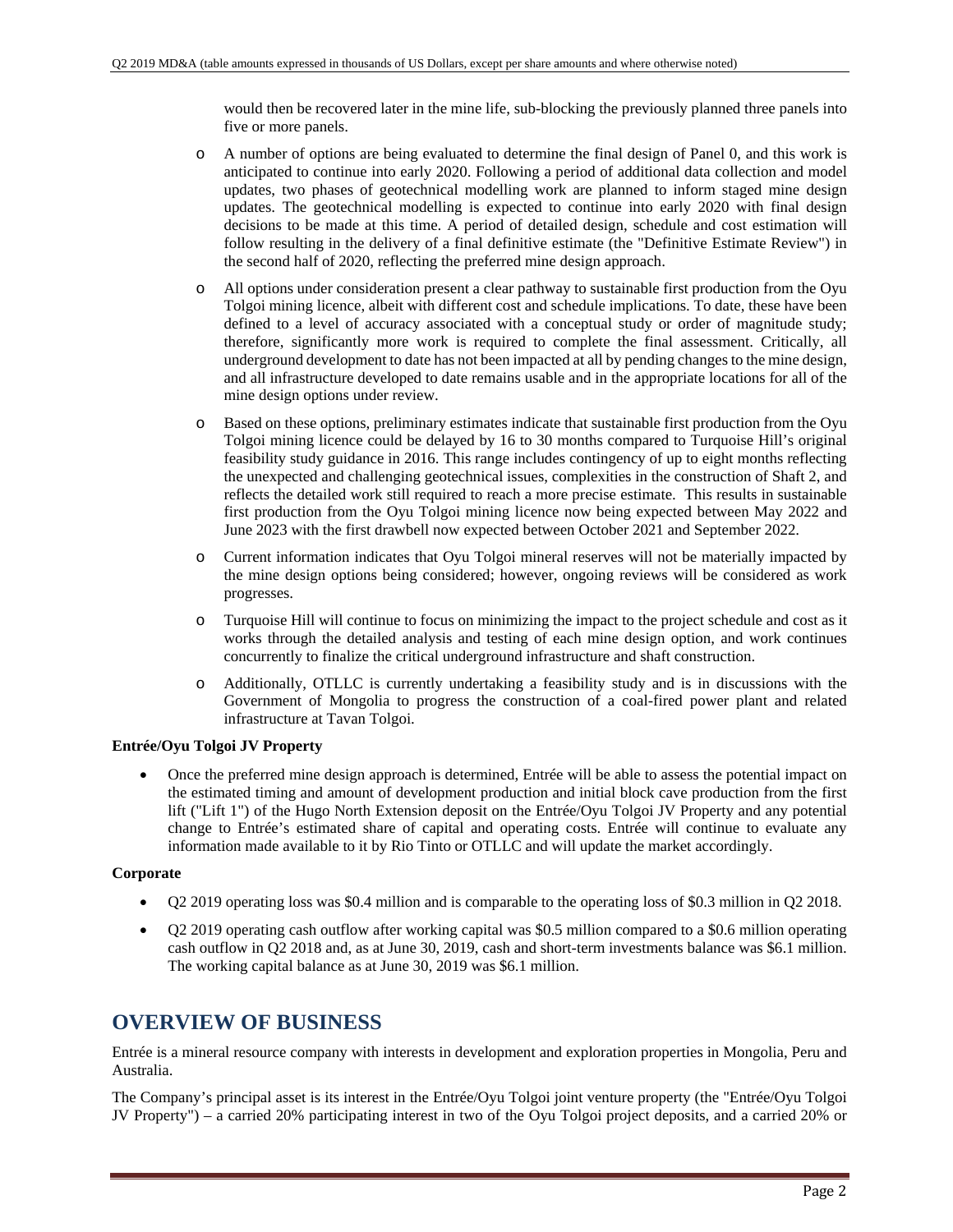30% interest (depending on the depth of mineralization) in the surrounding large, underexplored, highly prospective land package located in the South Gobi region of Mongolia. Entrée's joint venture partner, OTLLC, holds the remaining interest.

The Oyu Tolgoi project includes two separate land holdings: the Oyu Tolgoi mining licence, which is held by OTLLC (66% Turquoise Hill and 34% the Government of Mongolia), and the Entrée/Oyu Tolgoi JV Property, which is a partnership between Entrée and OTLLC. The Entrée/Oyu Tolgoi JV Property comprises the eastern portion of the Shivee Tolgoi mining licence, and all of the Javhlant mining licence, which mostly surround the Oyu Tolgoi mining licence (Figure 1). Both the Shivee Tolgoi and Javhlant mining licences are held by Entrée. The terms of the joint venture between Entrée and OTLLC (the "Entrée/Oyu Tolgoi JV") state that Entrée has a 20% participating interest with respect to mineralization extracted from deeper than 560 metres below surface and a 30% participating interest with respect to mineralization extracted from above 560 metres depth.

The Entrée/Oyu Tolgoi JV Property includes the Hugo North Extension copper-gold deposit (also referred to as "HNE") and the majority of the Heruga copper-gold-molybdenum deposit. The resources at Hugo North Extension include a Probable reserve, which is part of Lift 1 of the Oyu Tolgoi underground block cave mining operation. Lift 1 is in development by project operator Rio Tinto. Under the existing mine design, first development production from the Entrée/Oyu Tolgoi JV Property is expected in 2021. Once the Definitive Estimate Review is delivered in the second half of 2020 reflecting the preferred mine design approach, Entrée will be able to assess the potential impact on the estimated timing and amount of development production and initial block cave production from Lift 1 of HNE and on Entrée's share of capital and operating costs. Entrée will continue to evaluate any information made available to it by Rio Tinto or OTLLC and will update the market accordingly. When completed, Oyu Tolgoi is expected to become the world's third largest copper mine.

In addition to the Hugo North Extension copper-gold deposit, the Entrée/Oyu Tolgoi JV Property includes approximately 94% of the resource tonnes outlined at the Heruga copper-gold-molybdenum deposit and a large exploration land package, which together form a significant component of the overall Oyu Tolgoi project.

The Company also has the following assets:

- Blue Rose JV a 56.53% interest in the Blue Rose joint venture ("Blue Rose JV") on minerals other than iron ore on Exploration Licence 6006 ("EL 6006") in the Olary Region of South Australia. The Blue Rose JV partners also have certain rights and royalties with respect to iron ore outlined or extracted from the area covered by EL 6006.
- The right to Cañariaco Project Royalty Pass-Through Payments (see "Investments" section below).

The Company's corporate headquarters are located in Vancouver, British Columbia, Canada. Field operations are conducted out of local offices in Mongolia.

As at June 30, 2019 and the date of this MD&A, Rio Tinto beneficially owns 30,366,129 common shares (including 13,799,333 common shares held by Turquoise Hill), or 17.4% of the outstanding shares of the Company. As at June 30, 2019, Sandstorm Gold Ltd. ("Sandstorm") owned 32,141,880 common shares, or 18.4% of the outstanding shares of the Company. As at the date of this MD&A, Sandstorm owns 33,641,880 common shares, or 19.2% of the outstanding shares of the Company.

Trading of the Company's common shares commenced on the NYSE American effective July 18, 2005, under the trading symbol "EGI". On April 24, 2006, the Company's common shares began trading on the Toronto Stock Exchange ("TSX") and discontinued trading on the TSX Venture Exchange. The trading symbol remained "ETG".

# **OUTLOOK AND STRATEGY**

The Company's primary objectives for the 2019 year continue to include:

- Continuing constructive discussions with the Government of Mongolia; and
- Working with other Oyu Tolgoi stakeholders to advance potential amendments to the joint venture agreement (the "Entrée/Oyu Tolgoi JVA") that currently governs the relationship between Entrée and OTLLC. The form of Entrée/Oyu Tolgoi JVA was agreed between the parties in 2004, prior to the execution of the Oyu Tolgoi Investment Agreement and commencement of underground development. The Company believes that amendments that align the interests of all stakeholders as they are now understood would be in the best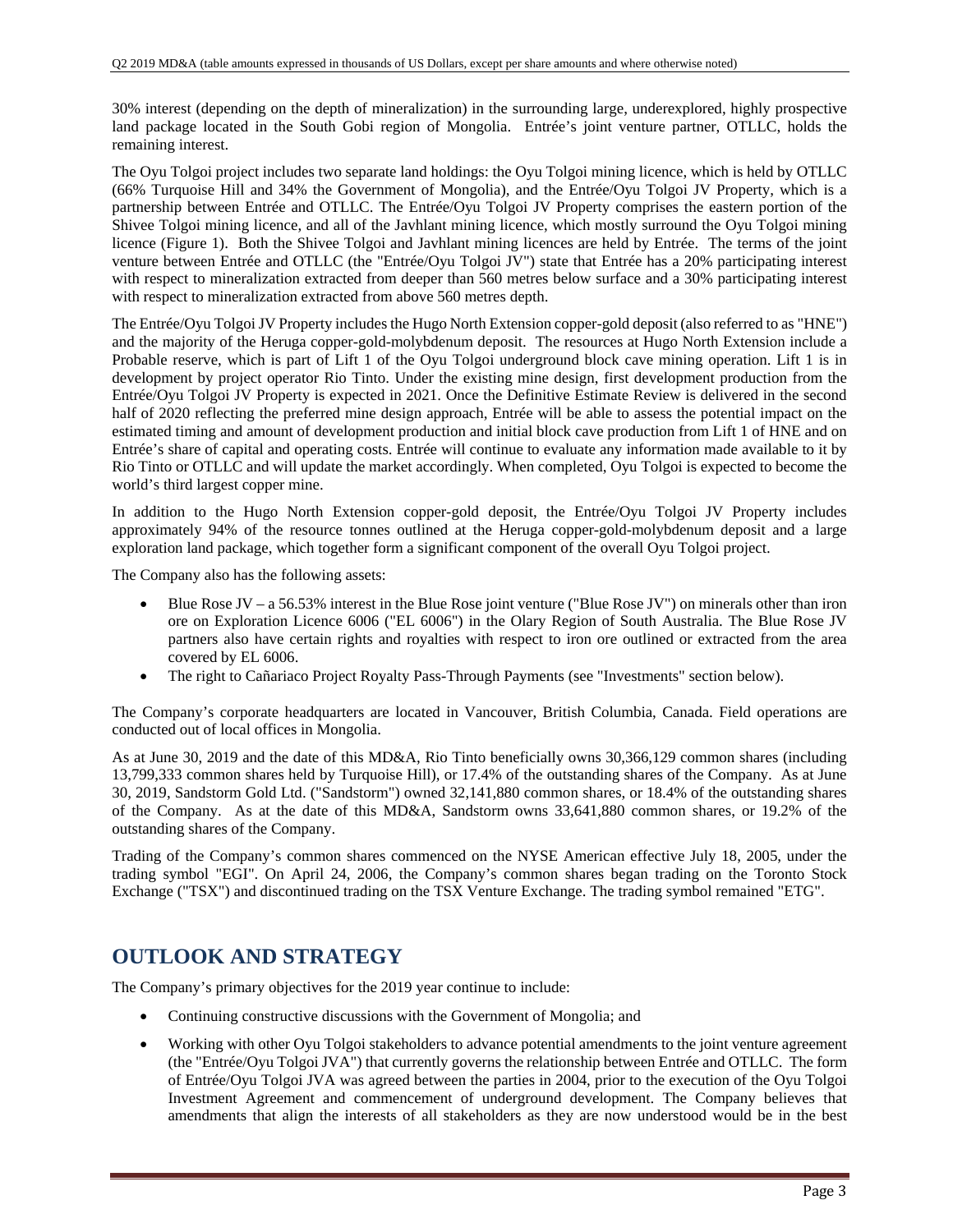interests of the Company and its shareholders provided there is no net erosion of value to Entrée. No agreements have been finalized and there are no assurances agreements may be finalized in the future.

Corporate costs, which include Mongolian site management and compliance costs, are now estimated between \$1.4 million and \$1.6 million for the full 2019 year. The Company continues to focus its efforts on conserving cash reserves and remaining prudent with its expenditures.

# **ENTRÉE/OYU TOLGOI JV PROPERTY AND SHIVEE WEST PROPERTY – MONGOLIA**

### **2018 Technical Report Highlights**

In Q1 2018, the Company announced the results of an updated technical report (the "2018 Technical Report") completed on its interest in the Entrée/Oyu Tolgoi JV Property. The 2018 Technical Report discusses two development scenarios, an updated reserve case (the "2018 Reserve Case") and a Life-of-Mine ("LOM") Preliminary Economic Assessment (the "2018 PEA"). The 2018 Reserve Case is based only on mineral reserves attributable to the Entrée/Oyu Tolgoi JV from Lift 1 of the Hugo North Extension underground block cave.

The 2018 PEA is an alternative development scenario completed at a conceptual level that assesses the inclusion of Hugo North Extension Lift 2 and Heruga into an overall mine plan with Hugo North Extension Lift 1. The 2018 PEA includes Indicated and Inferred resources from Hugo North Extension Lifts 1 and 2, and Inferred resources from Heruga. Significant development and capital decisions will be required for the eventual development of Hugo North Extension Lift 2 and Heruga once production commences at Hugo North Extension Lift 1.

Both the 2018 Reserve Case and the 2018 PEA are based on information reported within the 2016 Oyu Tolgoi Feasibility Study ("OTFS16"), completed by OTLLC on the Oyu Tolgoi project (refer to Turquoise Hill's press release dated October 21, 2016). OTFS16 discusses the mine plan for Lift 1 of the Hugo North (including Hugo North Extension) underground block cave on both the Oyu Tolgoi mining licence and the Entrée/Oyu Tolgoi JV Property. Rio Tinto is managing the construction and eventual operation of Lift 1 as well as any future development of deposits included in the 2018 PEA. Subsequent to the completion of OTFS16 and the 2018 Technical Report, Rio Tinto advised that more detailed geotechnical information and different ground conditions have required a review of the mine design and the development schedule. A Definitive Estimate Review is expected to be delivered in the second half of 2020, reflecting the preferred mine design approach and the impact on overall cost and schedule for the underground development.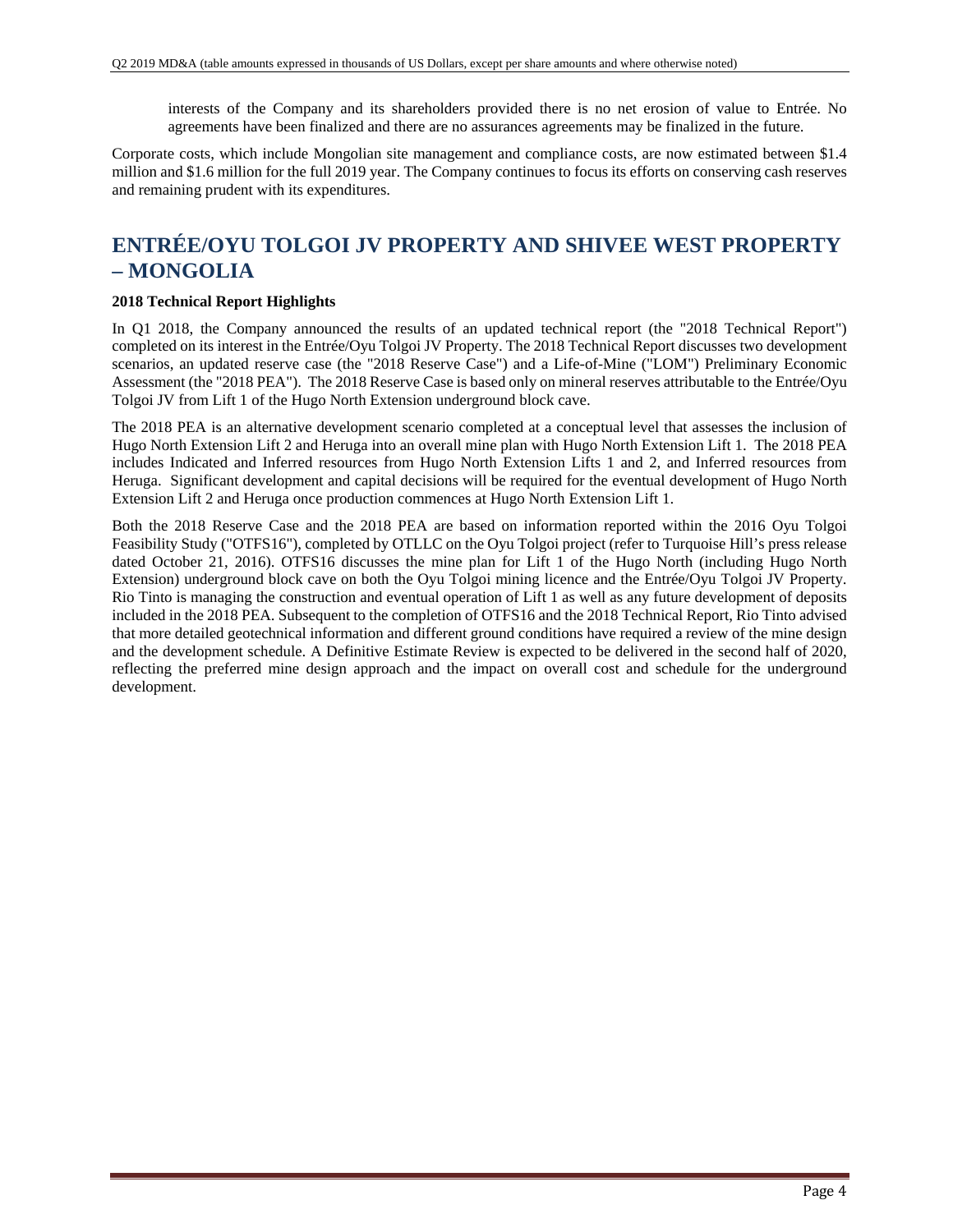LOM highlights of the production and financial results from the 2018 Reserve Case and the 2018 PEA are summarized as follows:

| Entrée/Oyu Tolgoi JV Property                | <b>Units</b> | <b>2018 Reserve Case</b>                                                   | <b>2018 PEA</b>                                                           |
|----------------------------------------------|--------------|----------------------------------------------------------------------------|---------------------------------------------------------------------------|
| Probable Reserve Feed                        |              | 35 Mt @ 1.59% Cu,<br>$0.55$ g/t Au, 3.72 g/t Ag<br>$(1.93\% \text{ CuEq})$ |                                                                           |
| <b>Indicated Resource Feed</b>               |              |                                                                            | 113 Mt @ 1.42% Cu,<br>0.50 g/t Au, 3.63 g/t Ag<br>$(1.73\% \text{ CuEq})$ |
| <b>Inferred Resource Feed</b>                |              | ----                                                                       | 708 Mt @ 0.53% Cu,<br>0.44 g/t Au, 1.79 g/t Ag<br>$(0.82 \%$ CuEq)        |
| Copper Recovered                             | Mlb          | 1,115                                                                      | 10,497                                                                    |
| <b>Gold Recovered</b>                        | koz          | 514                                                                        | 9,367                                                                     |
| <b>Silver Recovered</b>                      | koz          | 3,651                                                                      | 45,378                                                                    |
| <b>Entrée Attributable Financial Results</b> |              |                                                                            |                                                                           |
| LOM Cash Flow, pre-tax                       | \$Μ          | 382                                                                        | 2,078                                                                     |
| NPV5%, after-tax                             | <b>\$M</b>   | 157                                                                        | 512                                                                       |
| NPV8%, after-tax                             | <b>\$M</b>   | 111                                                                        | 278                                                                       |
| NPV10%, after-tax                            | \$M          | 89                                                                         | 192                                                                       |

*Notes:* 

*1. The 2018 Reserve Case and the 2018 PEA are alternative cases and the Entrée attributable financial results are not additive.* 

*2. Long term metal prices used in the net present value ("NPV") economic analyses are: copper \$3.00/lb, gold \$1,300.00/oz and silver \$19.00/oz.* 

*3. Mineral reserves and mineral resources are reported on a 100% basis.* 

*4. Entrée has a 20% interest in the above processed material and recovered metal.* 

*5. The mineral reserves in the 2018 Reserve Case are not additive to the mineral resources in the 2018 PEA.* 

*6. Copper equivalent ("CuEq") is calculated as shown in the footnotes to the Mineral Resources Table below.* 

The economic analysis in the 2018 PEA does not have as high a level of certainty as the 2018 Reserve Case. The 2018 PEA is preliminary in nature and includes Inferred mineral resources that are considered too speculative geologically to have the economic considerations applied to them that would enable them to be categorized as mineral reserves, and there is no certainty that the 2018 PEA will be realized. Mineral resources are not mineral reserves and do not have demonstrated economic viability.

In both development options (2018 Reserve Case and 2018 PEA) the Company is only reporting the production and cash flows attributable to the Entrée/Oyu Tolgoi JV Property, not production and cash flows for other mineral deposits located on the Oyu Tolgoi mining licence owned 100% by OTLLC. Note the production and cash flows from these two development options are not additive.

Below are some of the key financial assumptions and outputs from the two alternative cases, the 2018 Reserve Case and the 2018 PEA. All figures shown for both cases are reported on a 100% Entrée/Oyu Tolgoi JV basis, unless otherwise noted, where it is for Entrée's 20% attributable interest. Both cases assume long term metal prices of \$3.00/lb copper, \$1,300.00/oz gold and \$19.00/oz silver.

Key items per the 2018 Reserve Case outputs are as follows:

- Entrée/Oyu Tolgoi JV Property development production from Hugo North Extension Lift 1 starts in 2021 with initial block cave production starting in 2026.
- 14-year mine life (5-years development production and 9-years block cave production).
- Maximum production rate of approximately 24,000 tonnes per day ("tpd"), which is blended with production from OTLLC's Oyut open pit deposit and Hugo North deposit to reach an average mill throughput of approximately 110,000 tpd.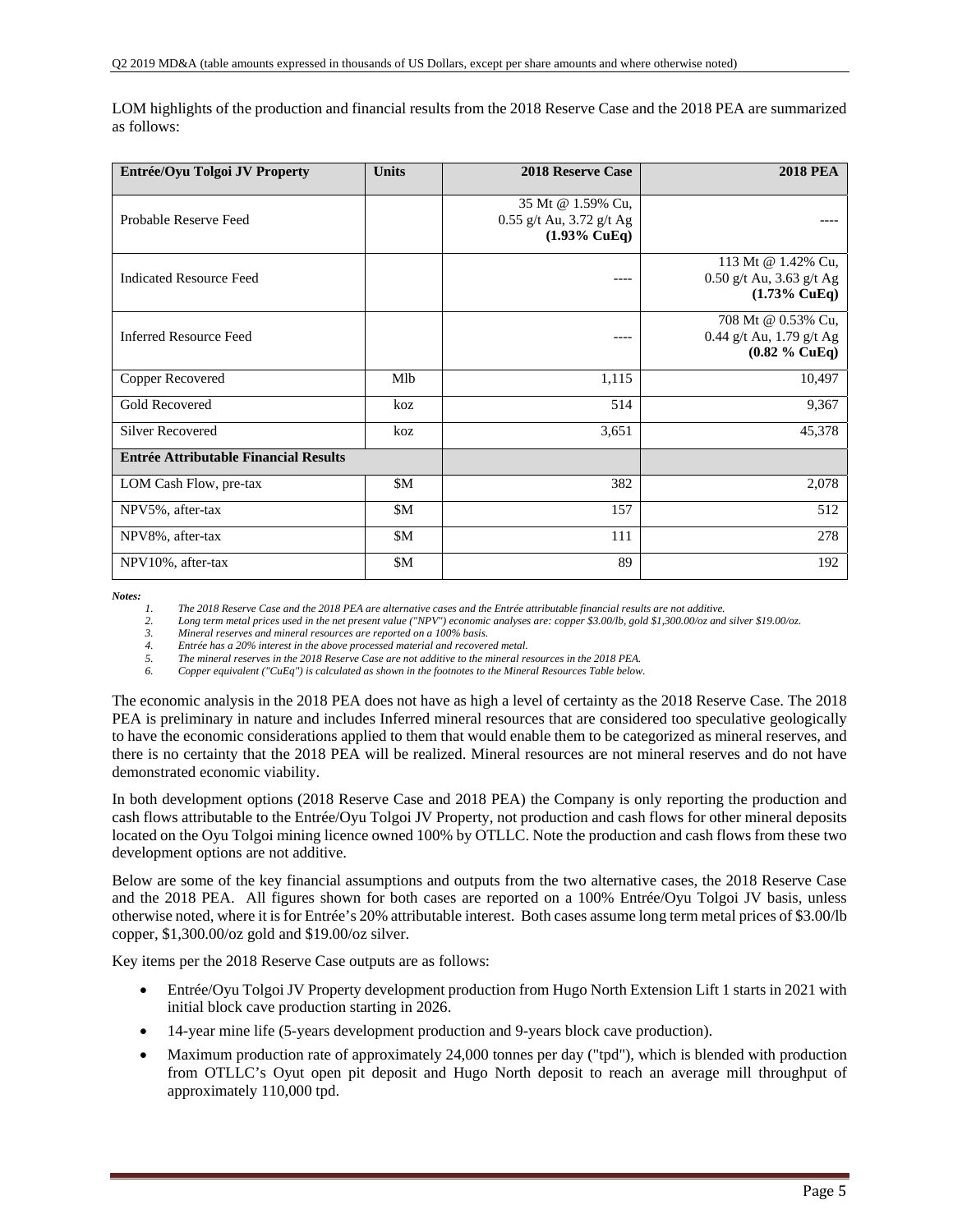- Total direct development and sustaining capital expenditures of approximately \$262 million (\$52 million attributable to Entrée including Entrée's share of development capital for Shaft 4, which was moved from the Entrée/Oyu Tolgoi JV Property onto the Oyu Tolgoi mining licence subsequent to the publication of the 2018 Technical Report).
- Entrée LOM average cash cost \$1.25/lb payable copper.
- Entrée LOM average cash costs after credits ("C1") \$0.56/lb payable copper.
- Entrée LOM average all-in sustaining costs after credits ("AISC") \$1.03/lb payable copper.

Key items per the 2018 PEA outputs are as follows:

| Entrée/Oyu Tolgoi JV Property  | <b>Units</b> |                         | 2018 PEA $(1)(2)$      |
|--------------------------------|--------------|-------------------------|------------------------|
|                                |              | HNE Lift $1 +$ Lift $2$ | HNE Lift $1+2+$ Heruga |
| <b>LOM Cash Flow</b>           | \$M          |                         |                        |
| Before-tax                     |              | \$2,133                 | \$2,078                |
| After-tax<br>٠                 |              | \$1,595                 | \$1,522                |
| <b>NPV</b>                     | \$M          |                         |                        |
| 5%                             |              | \$506                   | \$512                  |
| 8%<br>٠                        |              | \$277                   | \$278                  |
| Mine Life $(3)$                | Years        | 33                      | $77*$                  |
| Metal Recovered <sup>(4)</sup> |              |                         |                        |
| Copper                         | Mlb          | 5,579                   | 10,497                 |
| Gold<br>٠                      | Koz          | 2,637                   | 9,367                  |
| Silver                         | Koz          | 20,442                  | 45,378                 |

*Notes:* 

*1. Long term metal prices used in the NPV economic analyses are: copper \$3.00/lb, gold \$1,300.00/oz and silver \$19.00/oz.* 

*2. The economic analysis in the 2018 PEA does not have as high a level of certainty as the 2018 Reserve Case. The 2018 PEA is preliminary in nature and includes Inferred mineral resources that are considered too speculative geologically to have the economic considerations applied*  to them that would enable them to be categorized as mineral reserves, and there is no certainty that the 2018 PEA will be realized. Mineral *resources are not mineral reserves and do not have demonstrated economic viability.* 

- *3. \*The 2018 PEA covers a period from 2021 to 2097 (77 years), but there is an 11-year period (2054-2064) with no mining from the Entrée/Oyu Tolgoi JV Property when other mineralization from the Oyu Tolgoi mining licence is being mined and processed.*
- *4. Entrée has a 20% attributable interest in the recovered metal.*
- Mineralization mined from the Entrée/Oyu Tolgoi JV Property is blended with production from other deposits on the Oyu Tolgoi mining licence to reach a mill throughput of 110,000 tpd.
- Development schedule assumptions for Entrée/Oyu Tolgoi JV Property:
	- 2021 start of Lift 1 development production and in 2026 initial Lift 1 block cave production
	- 2028 Lift 2 development production and in 2035 initial Lift 2 block cave production
	- 2065 Heruga development production and in 2069 initial block cave production
- Total direct development and sustaining capital expenditures of approximately \$8,637 million (\$1,727 million attributable to Entrée).
- Entrée LOM average cash cost \$1.97/lb payable copper.
- Entrée LOM average C1 cash costs \$0.68/lb payable copper.
- Entrée LOM average AISC after credits \$1.83/lb payable copper.

The 2018 PEA and the 2018 Reserve Case are not mutually exclusive; if the 2018 Reserve Case is developed and brought into production, the mineralization from Hugo North Extension Lift 2 and Heruga is not sterilized or reduced in tonnage or grades. Heruga could be a completely standalone underground operation, independent of other Oyu Tolgoi project underground development, and provides considerable flexibility for mine planning and development. Although molybdenum is present in the Heruga deposit, the 2018 PEA does not include the construction of a molybdenum circuit for its recovery, but it could be added in the future if economic conditions for molybdenum improve. As noted in the Turquoise Hill press release dated October 21, 2016, there are also potential opportunities for increasing the underground mining rate (and mill throughput), which would require further development and sustaining capital and different operating costs, however it would likely result in Lift 2 and Heruga mineralization being mined earlier in the overall Oyu Tolgoi mine plan and potentially improved economics for Entrée.

The 2018 Technical Report has been filed on SEDAR and is available for review under the Company's profile on SEDAR (www.sedar.com) or on www.EntreeResourcesLtd.com.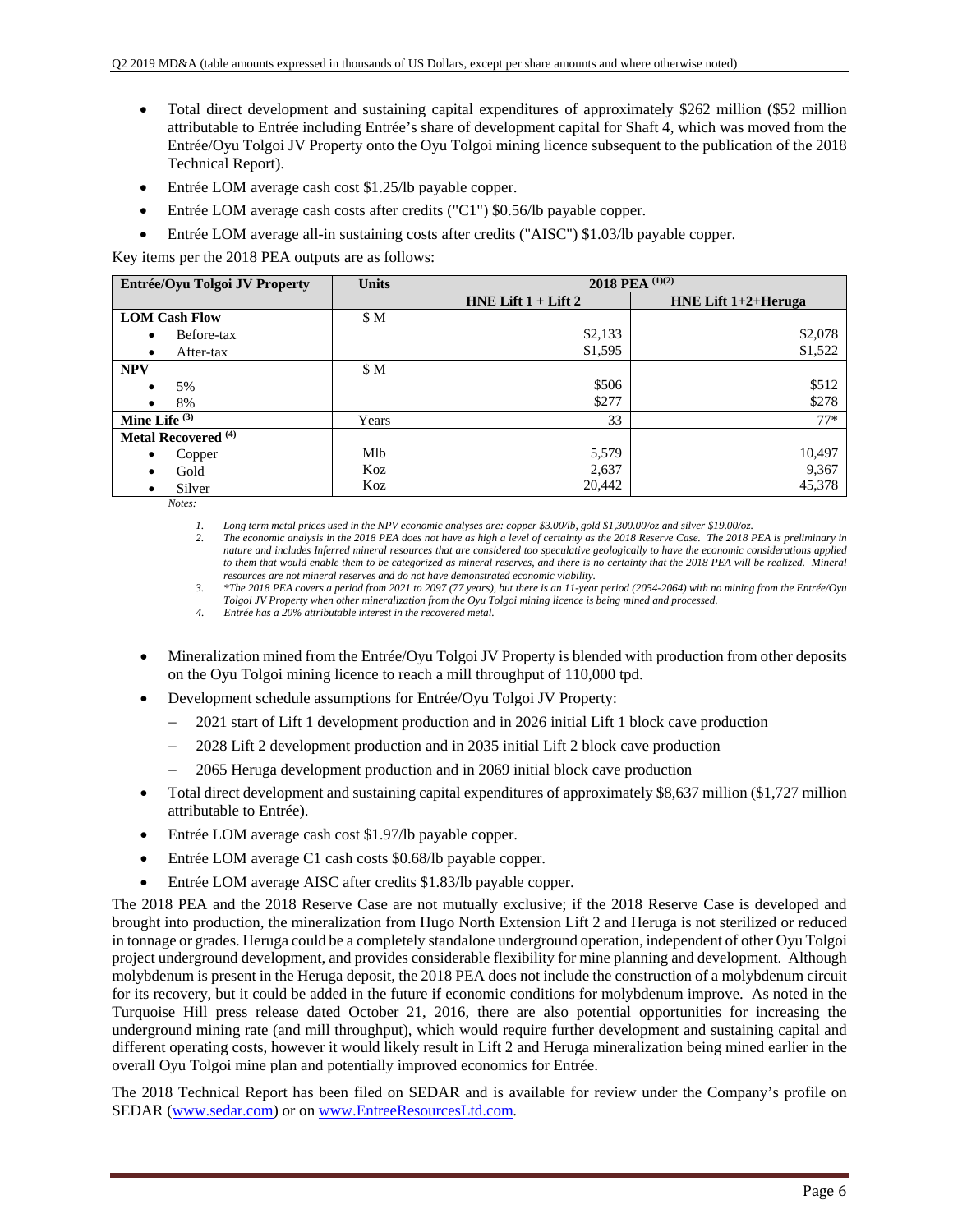### **Summary and Location of Project**

The "Entrée/Oyu Tolgoi JV Project" (shown on Figure 1) comprises the Entrée/Oyu Tolgoi JV Property and the Shivee West Property (see "Shivee West Property Summary" below). The Entrée/Oyu Tolgoi JV Project completely surrounds OTLLC's Oyu Tolgoi mining licence and forms a significant portion of the overall Oyu Tolgoi project area. Figure 1 also shows the main mineral deposits that form the Oyu Tolgoi trend of porphyry deposits and several priority exploration targets, including Airstrip, Bumbat Ulaan, Mag West and Southeast IP.

The Entrée/Oyu Tolgoi JV Project is located within the Aimag (province) of Ömnögovi in the South Gobi region of Mongolia, about 570 kilometres ("km") south of the capital city of Ulaanbaatar and 80 km north of the border with China.

The Entrée/Oyu Tolgoi JV Property comprises the eastern portion of the Shivee Tolgoi mining licence and all of the Javhlant mining licence, and hosts:

- The Hugo North Extension copper-gold porphyry deposit (Lift 1 and Lift 2):
	- Lift 1 is the upper portion of the Hugo North Extension copper-gold porphyry deposit and forms the basis of the 2018 Reserve Case. It is the northern portion of the Hugo North Lift 1 underground block cave mine plan that is currently in development on the Oyu Tolgoi mining licence. Based on the mine design discussed in OTFS16 and the 2018 Technical Report, development would cross north onto the Entrée/Oyu Tolgoi JV Property in approximately 2021. Hugo North Extension Lift 1 Probable reserves include 35 million tonnes ("Mt") grading 1.59% copper, 0.55 grams per tonne (" $g/t$ ") gold, and 3.72 g/t silver. Lift 1 mineral resources are also included in the alternative development scenario, as part of the mine plan for the 2018 PEA.
	- Lift 2 is immediately below Lift 1 and is the next potential phase of underground mining, once Lift 1 mining is complete. Lift 2 is currently included as part of the alternative, 2018 PEA mine plan. Hugo North Extension Lift 2 resources included in the 2018 PEA mine plan are: 78 Mt (Indicated), grading 1.34% copper, 0.48 g/t gold, and 3.59 g/t silver; plus 88.4 Mt (Inferred), grading 1.34% copper, 0.48 g/t gold, and 3.59 g/t silver.
- The Heruga copper-gold-molybdenum porphyry deposit is at the south end of the Oyu Tolgoi trend of porphyry deposits. Approximately 94% of the Heruga deposit occurs on the Entrée/Oyu Tolgoi JV Property. The 2018 PEA includes Heruga as the final deposit to be mined, as two separate block caves, one to the south with a slightly deeper block cave to the north. The portion of the Heruga mineral resources that occur on the Entrée/Oyu Tolgoi JV Property and are part of the alternative, 2018 PEA mine plan include 620 Mt (Inferred) grading 0.42% copper, 0.43 g/t gold, and 1.53 g/t silver.
- A large prospective land package.

Entrée has a 20% or 30% (depending on the depth of mineralization) participating interest in the Entrée/Oyu Tolgoi JV with OTLLC holding the remaining 80% (or 70%) interest. OTLLC has a 100% interest in other Oyu Tolgoi project areas, including the Oyut open pit, which is currently in production, and the Hugo North and Hugo South deposits on the Oyu Tolgoi mining licence.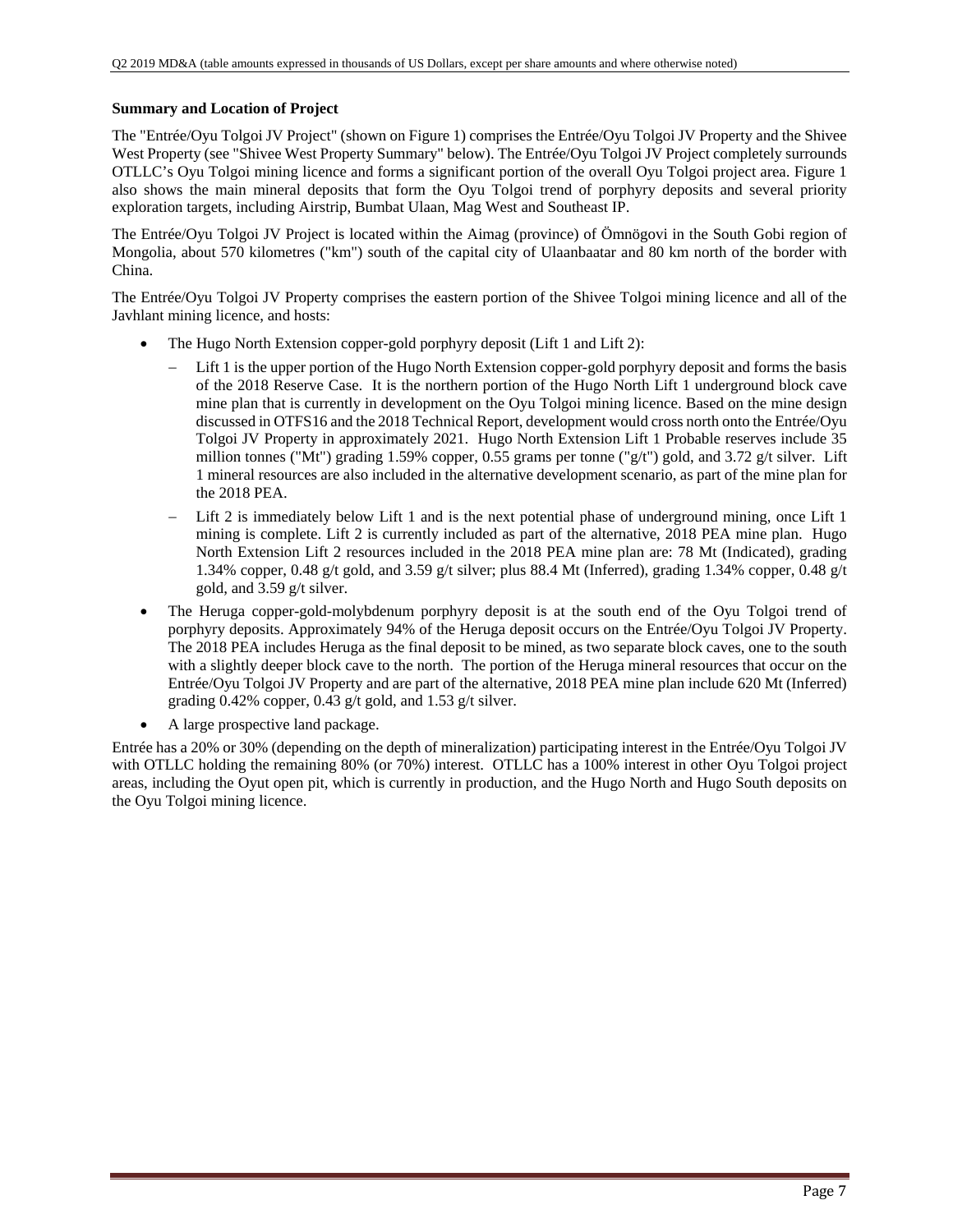

**Figure 1 – Entrée/Oyu Tolgoi JV Project** 

*Notes:* 

- *1. \*The Shivee West Property is subject to a License Fees Agreement between Entrée and OTLLC and may ultimately be included in the Entrée/Oyu Tolgoi JV Property.*
- *2. \*\* Outline of mineralization projected to surface.*
- *3. Entrée has a 20% participating interest in the Hugo North Extension and Heruga resources and reserves.*

Figure 1 shows the location of a north-northeast oriented, west-looking cross section (A-A') through the 12.4 km-long trend of porphyry deposits that comprise the Oyu Tolgoi project. The cross section is shown on Figure 2 with the Entrée/Oyu Tolgoi JV Property to the right (north) and left (south) of the central portion, the Oyu Tolgoi mining licence, held 100% by OTLLC. The deposits that are included in the mine plans for the two alternative cases, the 2018 Reserve Case and the 2018 PEA, are shown on Figure 2.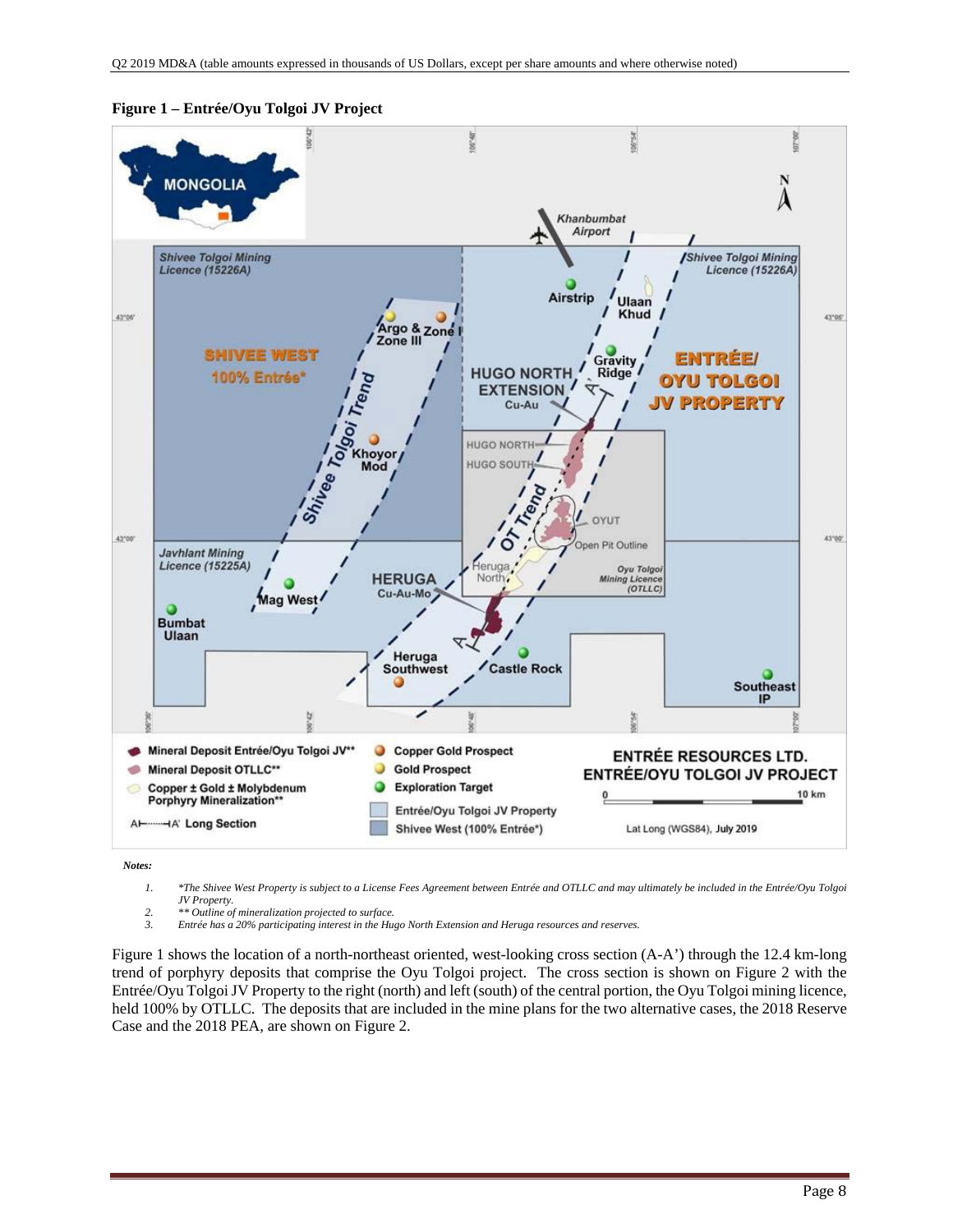

**Figure 2 – Cross Section Through the Oyu Tolgoi Trend of Porphyry Deposits** 

The 2018 Technical Report forms the basis for the scientific and technical information in this MD&A regarding the Entrée/Oyu Tolgoi JV Project. Portions of the information are based on assumptions, qualifications and procedures which are not fully described herein. Reference should be made to the Company's AIF dated March 29, 2019 and to the full text of the 2018 Technical Report, which are available on the Company's website (www.EntreeResourcesLtd.com) or on SEDAR (www.sedar.com).

## **Capital and Operating Costs**

Under the terms of the Entrée/Oyu Tolgoi JV, OTLLC is responsible for 80% of all costs incurred on the Entrée/Oyu Tolgoi JV Property for the benefit of the Entrée/Oyu Tolgoi JV, including capital expenditures, and Entrée is responsible for the remaining 20%. In accordance with the terms of the Entrée/Oyu Tolgoi JVA, Entrée has elected to have OTLLC debt finance Entrée's share of costs for approved programs and budgets, with interest accruing at OTLLC's actual cost of capital or prime +2%, whichever is less, at the date of the advance. Debt repayment may be made in whole or in part from (and only from) 90% of monthly available cash flow arising from the sale of Entrée's share of products. Available cash flow means all net proceeds of sale of Entrée's share of products in a month less Entrée's share of costs of Entrée/Oyu Tolgoi JV activities for the month that are operating costs under Canadian generally-accepted accounting principles.

The following is a description of how Entrée recognizes its share of Oyu Tolgoi project capital costs, specifically, the timing of recognition under the terms of the Entrée/Oyu Tolgoi JVA and generally accepted accounting principles.

Under the terms of the Entrée/Oyu Tolgoi JVA, any mill, smelter and other processing facilities and related infrastructure will be owned exclusively by OTLLC and not by Entrée. Mill feed from the Entrée/Oyu Tolgoi JV Property will be transported to the concentrator and processed at cost (using industry standards for calculation of cost including an amortization of capital costs). Underground infrastructure on the Oyu Tolgoi mining licence is also owned exclusively by OTLLC, although the Entrée/Oyu Tolgoi JV will eventually share usage once underground development crosses onto the Entrée/Oyu Tolgoi JV Property. As a result of this, Entrée recognizes those capital costs incurred by OTLLC on the Oyu Tolgoi mining licence as an amortization charge for capital costs that will be calculated in accordance with Canadian generally accepted accounting principles determined yearly based on the estimated tonnes of concentrate produced for Entrée's account during that year relative to the estimated total life-of-mine concentrate to be produced (for processing facilities and related infrastructure), or the estimated total life-of-mine tonnes to be milled from the relevant deposit(s) (in the case of underground infrastructure). The charge is made to Entrée's operating account when the Entrée/Oyu Tolgoi JV mine production is actually milled.

For direct capital cost expenditures on the Entrée/Oyu Tolgoi JV Property, Entrée will recognize its proportionate share of costs at the time of actual expenditure.

The capital and operating costs in the 2018 Reserve Case are based on estimates prepared for OTFS16. The capital and operating costs in the 2018 PEA are based on data provided by OTLLC.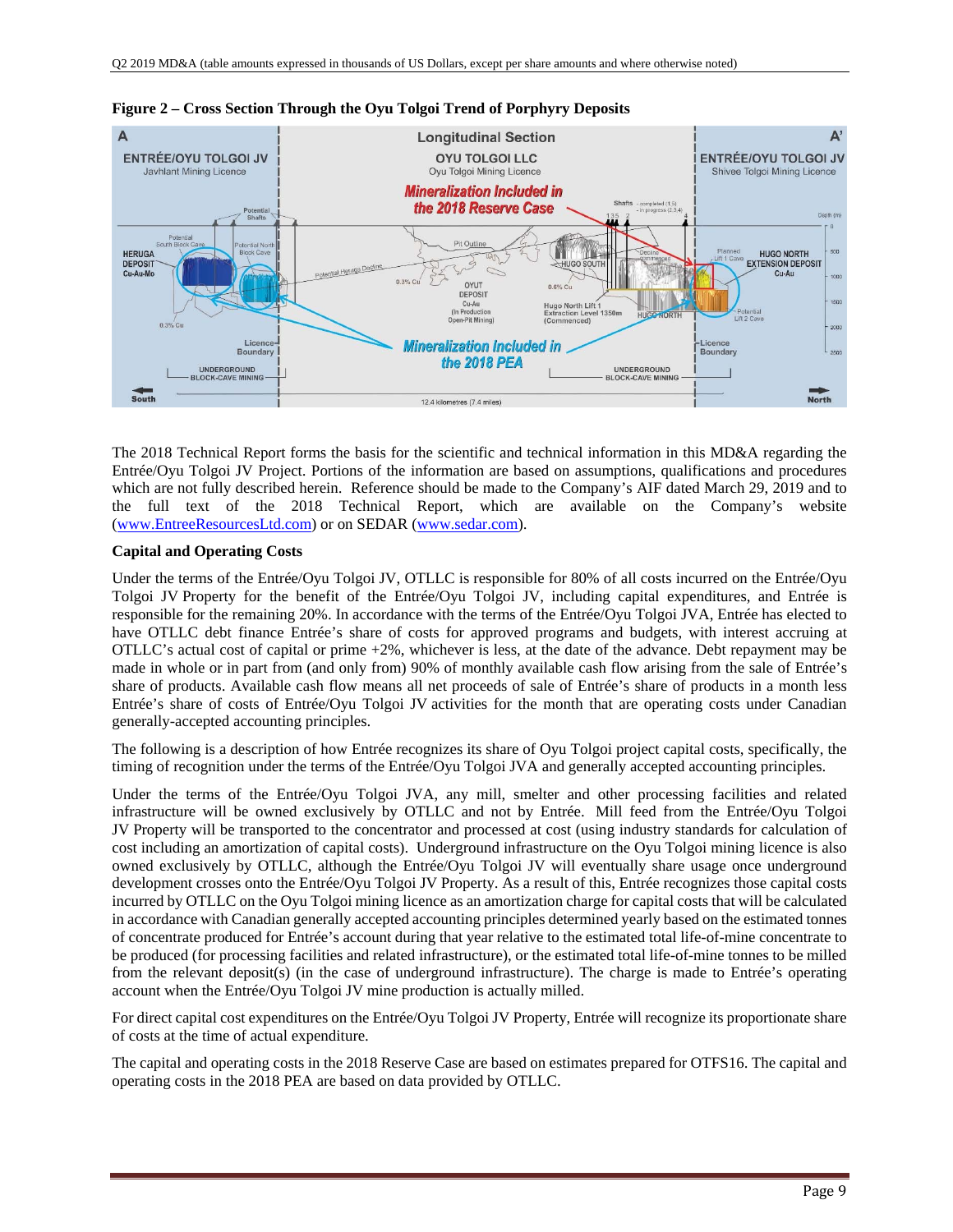The cash flows in the 2018 Reserve Case and 2018 PEA are based on data provided by OTLLC, including mining schedules and annual capital and operating cost estimates, as well as Entrée's interpretation of the commercial terms applicable to the Entrée/Oyu Tolgoi JV, and certain assumptions regarding taxes and royalties. The cash flows have not been reviewed or endorsed by OTLLC. There can be no assurance that OTLLC or its shareholders will not interpret certain terms or conditions, or attempt to renegotiate some or all of the material terms governing the joint venture relationship, in a manner which could have an adverse effect on Entrée's future cash flow and financial condition.

Subsequent to the completion of OTFS16 and the 2018 Technical Report, Rio Tinto advised that more detailed geotechnical information and different ground conditions have required a review of the mine design and the development schedule. A Definitive Estimate Review is expected to be delivered in the second half of 2020, reflecting the preferred mine design approach and the impact on overall cost and schedule for the underground development.

The cash flows also assume that Entrée will ultimately have the benefit of the standard royalty rate of 5% of sales value, payable by OTLLC under the Oyu Tolgoi Investment Agreement. Unless and until Entrée finalizes agreements with the Government of Mongolia or other Oyu Tolgoi stakeholders, there can be no assurance that the Entrée/Oyu Tolgoi JV will not be subject to additional taxes and royalties, such as the surtax royalty which came into effect in Mongolia on January 1, 2011, which could have an adverse effect on Entrée's future cash flow and financial condition.

### **Mineral Resources and Mineral Reserves – Entrée/Oyu Tolgoi JV Property**

The Entrée/Oyu Tolgoi JV Property mineral resource estimate for the Hugo North Extension deposit has an effective date of January 15, 2018.

The Entrée/Oyu Tolgoi JV mineral resource estimate for the Heruga deposit has an effective date of January 15, 2018. The mineral resource model and the mineral resource estimate have not changed since March 30, 2010, the effective date of the previous mineral resource estimate reported by Entrée.

| Entrée/Oyu Tolgoi JV Property- Mineral Resources |                                 |      |       |       |       |        |                        |        |        |       |  |  |
|--------------------------------------------------|---------------------------------|------|-------|-------|-------|--------|------------------------|--------|--------|-------|--|--|
|                                                  | Tonnage                         | Cu   | Au    | Ag    | Mo    | CuEq   | <b>Contained Metal</b> |        |        |       |  |  |
| Classification                                   | (Mt)                            | (%)  | (g/t) | (g/t) | (ppm) | $(\%)$ | Cu                     | Au     | Ag     | Mo    |  |  |
|                                                  |                                 |      |       |       |       |        | (Mlb)                  | (Koz)  | (Koz)  | (Mlb) |  |  |
| Hugo North Extension $(>0.37\%$ CuEq Cut-Off)    |                                 |      |       |       |       |        |                        |        |        |       |  |  |
| Indicated                                        | 122                             | 1.68 | 0.57  | 4.21  |       | 2.03   | 4.515                  | 2,200  | 16,500 |       |  |  |
| Inferred                                         | 174                             | 1.00 | 0.35  | 2.73  |       | 1.21   | 3,828                  | 2,000  | 15,200 |       |  |  |
|                                                  | Heruga $(>0.37\%$ CuEq Cut-Off) |      |       |       |       |        |                        |        |        |       |  |  |
| Inferred                                         | 1,700                           | 0.39 | 0.37  | 1.39  | 113.2 | 0.64   | 14,604                 | 20.410 | 75,932 | 424   |  |  |

The mineral resource estimate for the Entrée/Oyu Tolgoi JV Property is as follows:

*Notes:* 

*<sup>1.</sup> Mineral resources have an effective date of January 15, 2018.* 

*<sup>2.</sup> Mineral resources are reported inclusive of the mineral resources converted to mineral reserves. Mineral resources that are not mineral reserves do not have demonstrated economic viability.* 

*<sup>3.</sup> Mineral resources are constrained within three-dimensional shapes and above a CuEq grade. The CuEq formula was developed in 2016, and is CuEq16*   $= Cu + ((Au*AuRev) + (Ag*AgRev) + (Mo*MoRev)) \div CuRev;$  where CuRev = (3.01\*22.0462); AuRev = (1250/31.103477\*RecAu); AgRev = *(20.37/31.103477\*RecAg); MoRev = (11.90\*0.00220462\*RecMo); RecAu = Au recovery/Cu recovery; RecAg = Ag recovery/Cu recovery; RecMo = Mo*  recovery/Cu recovery. Differential metallurgical recoveries were taken into account when calculating the copper equivalency formula. The metallurgical *recovery relationships are complex and relate both to grade and Cu:S ratios. The assumed metal prices are \$3.01/lb for copper, \$1,250.00/oz for gold, \$20.37/oz for silver, and \$11.90/lb for molybdenum. Molybdenum grades are only considered high enough to support potential construction of a molybdenum recovery circuit at Heruga, and hence the recoveries of molybdenum are zeroed out for Hugo North Extension. A NSR of \$15.34/t would be required to cover costs of \$8.00/t for mining, \$5.53/t for processing, and \$1.81/t for general and administrative ("G&A"). This translates to a CuEq breakeven underground cut-off grade of approximately 0.37% CuEq for Hugo North Extension mineralization.* 

*<sup>4.</sup> Considerations for reasonable prospects for eventual economic extraction for Hugo North included an underground resource-constraining shape that was prepared on vertical sections using economic criteria that would pay for primary and secondary development, block-cave mining, ventilation, tramming, hoisting, processing, and G&A costs. A primary and secondary development cost of \$8.00/t and a mining, process, and G&A cost of \$12.45/t were used to delineate the constraining shape cut-off. Inferred resources at Heruga have been constrained using a CuEq cut-off of 0.37%.*

*<sup>5.</sup> Mineral resources are stated as in situ with no consideration for planned or unplanned external mining dilution. The contained copper, gold, and silver estimates in the mineral resource table have not been adjusted for metallurgical recoveries.* 

*<sup>6.</sup> Mineral resources are reported on a 100% basis. OTLLC has a participating interest of 80%, and Entrée has a participating interest of 20%. Notwithstanding the foregoing, in respect of products extracted from the Entrée/Oyu Tolgoi JV Property pursuant to mining carried out at depths from surface to 560 metres below surface, the participating interest of OTLLC is 70% and the participating interest of Entrée is 30%.* 

<sup>7.</sup> *Figures have been rounded as required by reporting guidelines and may result in apparent summation differences.*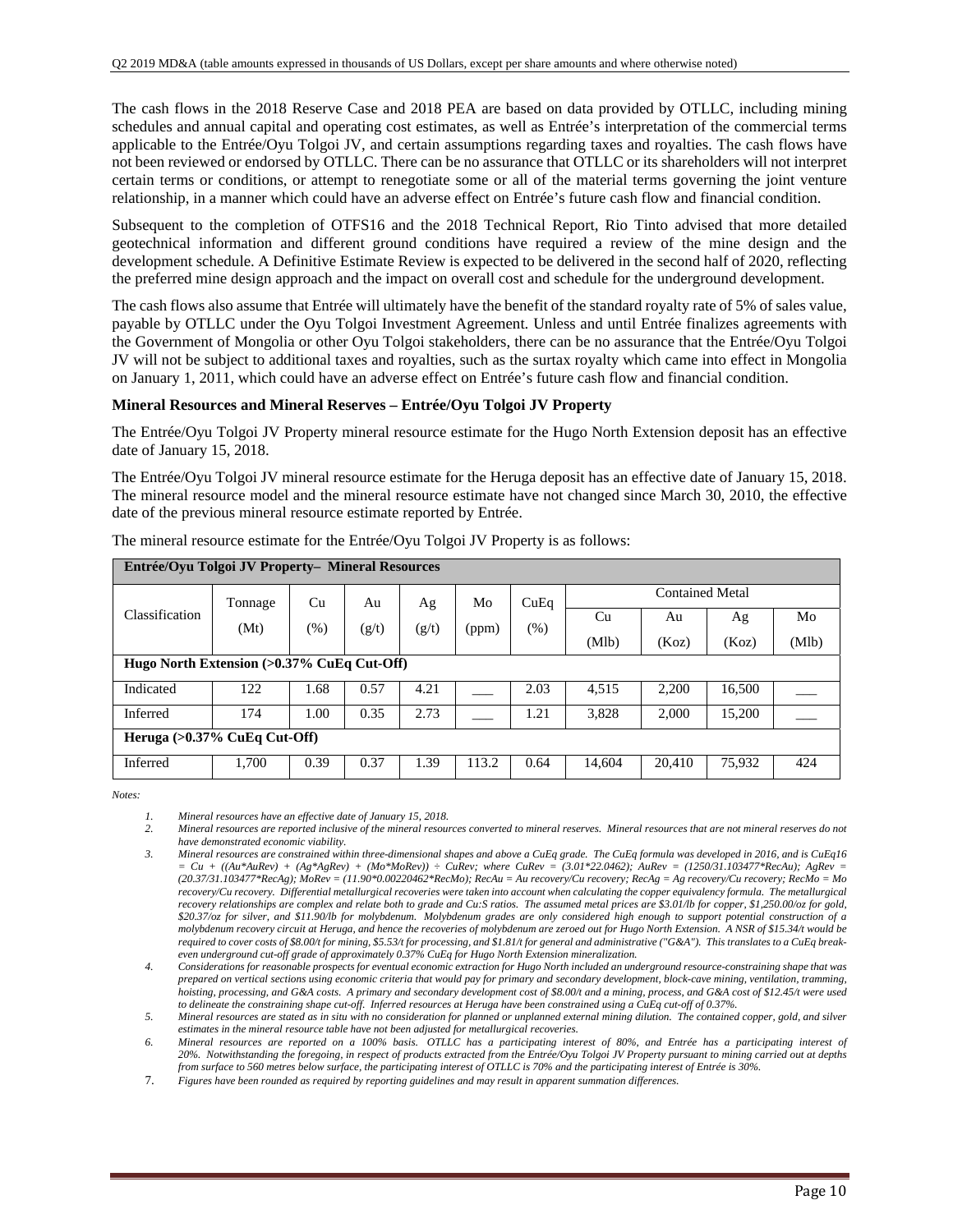## **Entrée/Oyu Tolgoi Mineral Reserves**

Entrée/Oyu Tolgoi JV Property mineral reserves are contained within the Hugo North Extension Lift 1 block cave mining plan. The mine design work on Hugo North Lift 1, including the Hugo North Extension, was prepared by OTLLC. The mineral reserve estimate is based on what is deemed minable when considering factors such as the footprint cut-off grade, the draw column shut-off grade, maximum height of draw, consideration of planned dilution and internal waste rock.

The mineral reserve estimate only considers mineral resources in the Indicated category and engineering that has been carried out to a feasibility level or better to state the underground mineral reserve. There is no Measured mineral resource currently estimated within the Hugo North Extension deposit. Copper and gold grades for the Inferred mineral resources within the block cave shell were set to zero and such material was assumed to be dilution. The block cave shell was defined by a \$17.00/t net smelter returns ("NSR"). Future mine planning studies may examine lower shutoffs.

| Entrée/Oyu Tolgoi JV Property – Mineral Reserve |         |                 |               |       |       |                        |            |          |  |  |  |
|-------------------------------------------------|---------|-----------------|---------------|-------|-------|------------------------|------------|----------|--|--|--|
| <b>Hugo North Extension Lift 1</b>              |         |                 |               |       |       |                        |            |          |  |  |  |
| Classification                                  | Tonnage | <b>NSR</b>      | Cu            | Au    | Ag    | <b>Recovered Metal</b> |            |          |  |  |  |
|                                                 | (Mt)    | $(\frac{f}{f})$ | $\frac{9}{6}$ | (g/t) | (g/t) | Cu (Mlb)               | Au $(Koz)$ | Ag (Koz) |  |  |  |
| Probable                                        | 35      | 100.57          | . .59         | 0.55  | 3.72  | 1.121                  | 519        | 3,591    |  |  |  |

The mineral reserve estimate for the Entrée/Oyu Tolgoi JV Property is as follows:

*Notes:* 

*2. For the underground block cave, all mineral resources within the shell has been converted to mineral reserves. This includes low-grade Indicated mineral resources and Inferred mineral resource assigned zero grade that is treated as dilution.* 

*3. A footprint cut-off NSR of \$46.00/t and column height shut-off NSR of \$17.00/t were used to define the footprint and column heights. An average dilution entry point of 60% of the column height was used.* 

*4. The NSR was calculated with assumptions for smelter refining and treatment charges, deductions and payment terms, concentrate transport, metallurgical recoveries, and royalties using base data template 31. Metallurgical assumptions in the NSR include recoveries of 90.6% for Cu, 82.3% for Au, and 87.3% for Ag.* 

*5. Mineral reserves are reported on a 100% basis. OTLLC has a participating interest of 80%, and Entrée has a participating interest of 20%. Notwithstanding the foregoing, in respect of products extracted from the Entrée/Oyu Tolgoi JV Property pursuant to mining carried out at depths from surface to 560 metres below surface, the participating interest of OTLLC is 70% and the participating interest of Entrée is 30%.* 

*6. Figures have been rounded as required by reporting guidelines and may result in apparent summation differences.* 

On July 15, 2019, Turquoise Hill stated that current information indicates that Oyu Tolgoi mineral reserves will not be materially impacted by the mine design options being considered; however, ongoing reviews will be considered as work progresses.

## **Exploration Potential**

Rio Tinto undertakes all exploration work on the Entrée/Oyu Tolgoi JV Property on behalf of joint venture manager OTLLC, through various agreements among OTLLC, Rio Tinto and Turquoise Hill. Exploration during 2016 to 2019 on the Entrée/Oyu Tolgoi JV Property has focused on several near-surface targets and prospects on both the Shivee Tolgoi mining licence (Airstrip and Gravity Ridge) and the Javkhlant mining licence (Southeast IP, Mag West, Bumbat Ulaan and Castle Rock) (refer to Figure 1).

The Airstrip target is located southwest of the airport and is defined by a gravity high anomaly in Carboniferous-age basalts, west of the north projection of the Oyu Tolgoi trend. A 2018 dipole-dipole induced polarization ("IP") survey, comprised of three, east-west oriented lines resulted in strong IP chargeability anomalies (~10mV/V) on Lines 1 and 2 that appear to widen out to the north. On the western edge of Line 2, a weaker  $(\sim 7 \text{mV/V})$  chargeability anomaly is coincident with an isolated gravity high close to the boundary of granodiorite and basalt. A total of 58 shallow (30- 120 m depth) polycrystalline diamond composite holes (PCD) have been drilled here intersecting various intrusive phases of rock. No significant intervals of sulphide mineralization were encountered, although one hole did intersect 11 m grading 0.14% copper and 0.26 g/t gold from 52 m depth. A scissor hole below this did not intersect any significant mineralization. During 2018, additional alteration and age dating analysis was completed on the drill samples along with surface ground magnetic and gravity surveys and a Tromino survey (to determine the depth of overburden and to apply gravity survey corrections). Drilling was planned for 2018, but none was completed. Seven Phase 1 reverse circulation ("RC") drill holes are budgeted for 2019, and at the time of this disclosure are in progress. Entrée has not received any drill results to date. Two additional Phase 2 holes are also budgeted if the Phase 1 program results are positive.

*<sup>1.</sup> Mineral reserves have an effective date of January 15, 2018.*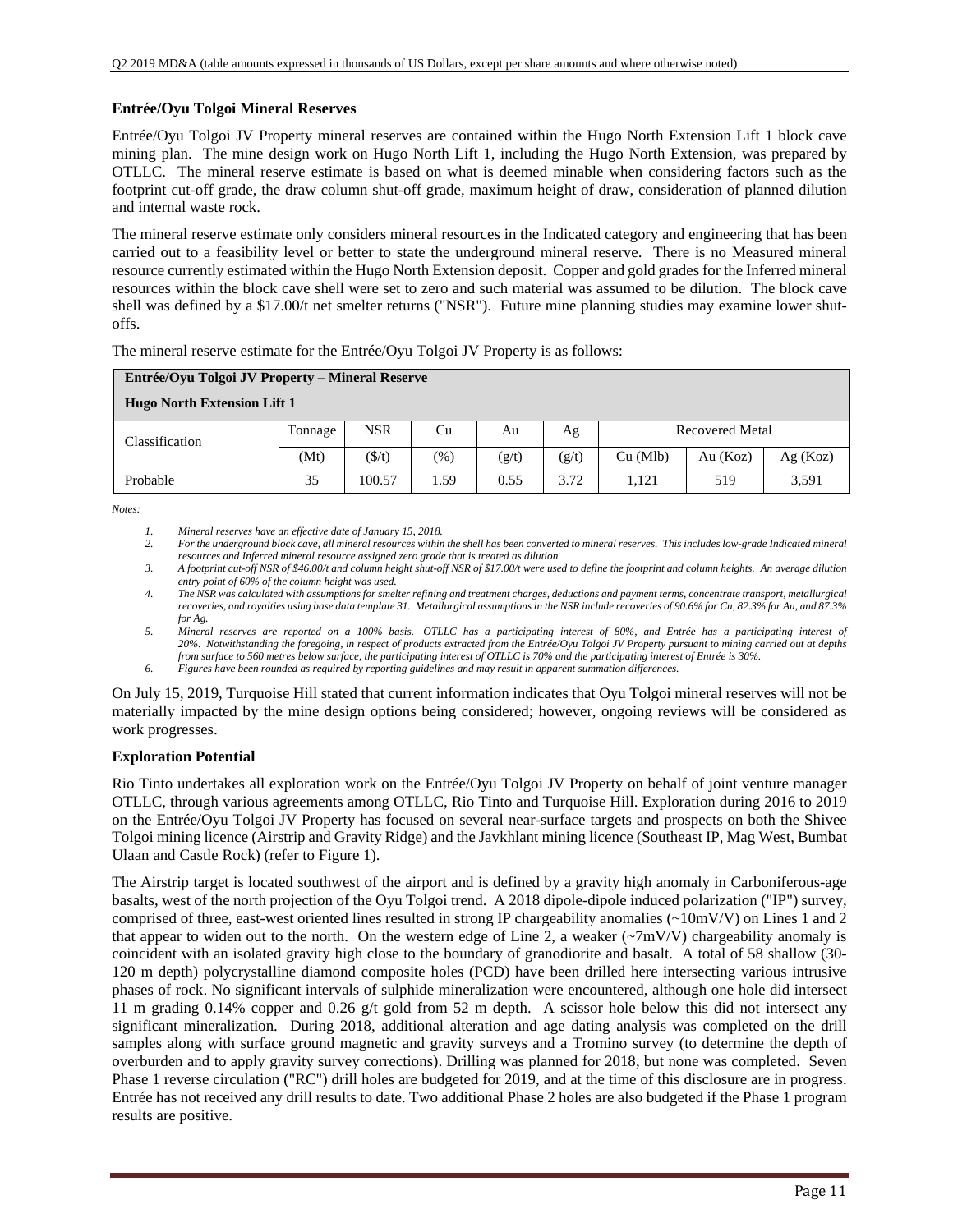The Gravity Ridge target is based on a gravity survey that covered the Oyu Tolgoi trend from the Hugo North Extension northwards. The Gravity Ridge target area occurs between known porphyry at the Ulaan Khud prospect and the Airstrip target to the west. Previous consultant studies have identified this as a strong exploration target to test the northward continuation of the Oyu Tolgoi trend of mineralization in areas where it may be concealed beneath thrust plate lithologies or Cretaceous cover. Limited previous work has been completed at Gravity Ridge and OTLLC is currently completing desktop reviews, which if positive could warrant an IP geophysical survey potentially followed by drilling.

The Southeast IP prospect comprises several clusters of 60 to 511 parts per million ("ppm") copper soil anomalies, together covering about 3 km by 3 km, adjacent to a strong gradient array IP (chargeability) anomaly. The source of the IP anomaly was not evident through recent follow-up reconnaissance work. These anomalies are located over Carboniferous-aged rocks and additional geological mapping and interpretation completed during 2018 (1:5000 scale covering 1,830 hectares) infers that a Devonian window of rocks could occur immediately west of the IP anomaly. Further exploration, including drilling was budgeted for this prospect in 2018, however only additional geological mapping was completed. Nine Phase 1 RC drill holes to a depth of 250 m are budgeted for 2019. Two additional Phase 2 holes are also budgeted if the Phase 1 program results are positive.

At the Mag West prospect, a previous IP survey revealed a strong chargeability anomaly adjacent to a magnetic high anomaly that OTLLC believes has not been sufficiently tested. The main geological units are Carboniferous basaltic lapillic tuff and Carboniferous granite. A previous soil sampling survey covering the magnetic and IP anomalies returned a patchy anomaly of Bi+Cu+Mo+Se+Te. Additional geological mapping was also completed (1:5000 scale covering 430 hectares). Four target areas have been identified at Mag West based on the previous work. Although drilling was initially proposed for 2018, no holes were drilled. The 2019 exploration program is underway and to date has comprised of additional geological work and ground truthing of anomalies, HALO spectral mapping, soil geochemistry reviews, reconnaissance work, and 21 rock chip samples (assays pending). In addition, seven Phase 1 RC drill holes to a depth of 250 m are budgeted for 2019. Three additional Phase 2 holes are also budgeted if the Phase 1 program results are positive.

Bumbat Ulaan is an early-stage target focused on a previously mapped lithocap near the western edge of the property. In 2018, the prospect saw additional geological mapping (1:5000 scale over 1,050 hectares), along with gravity, IP and magnetic geophysical surveys and soil sampling. The lithocap trends northeast and is characterised by a series of NE‐ SW silica dykes with moderate magnetite alteration and hematite stains, hosted within argillic altered rhyodacite. Five separate target areas have been identified based on the geophysical survey results, along with soil survey results and geological mapping/sampling. In 2019 exploration work has comprised HALO spectral mapping, review of soil geochemistry and reconnaissance work. In addition, ten Phase 1 RC drill holes to a depth of 250 m are budgeted for 2019. Four additional Phase 2 holes are also budgeted if the Phase 1 program results are positive.

Castle Rock is a porphyry-style target located about five km southwest of the Heruga deposit. Previous work at Castle Rock had identified this as a priority, near-surface target based on a polymetallic (Mo-As-Sb-Se-Te index) soil anomaly covering an area of about 1.5 km by 2.0 km coincident with a 400 m by 400 m area of outcropping quartz-sericite-illite altered dacite intrusive. In addition, a strong north-trending IP chargeability anomaly is coincident with the zone and two east-west dipole-dipole IP lines further outline the anomaly. During 2018 mapping identified scattered outcrops with sheeted and irregular quartz veining hosted within the dacite, along with occasional quartz breccia veins with oxidized sulphides. A gravity survey was completed during 2018, followed by two RC drill holes, EJRC0046 (250 m depth) and EJRC0047 (227 m depth). Both holes intersected Carboniferous-aged rock sequences dominated by andesitic tuff and andesitic to basaltic tuff (lithic and lapilli) with weak to moderate chlorite-epidote (porpylitic) or weak illite-sericite (phyllic) alteration and trace to 6% pyrite mineralization. These sequences were intruded by several fresh, unmineralized porphyritic dacite dykes, and occasional hornblende-biotite andesite dykes. There were no copper bearing minerals or porphyry-style alteration assemblages identified in the RC chips and no significant assay results were returned. According to OTLLC, the near-surface targeted chargeability anomaly has been explained by the abundant pyrite, however the lack of copper mineralization and porphyry alteration downgrades the near-surface exploration potential for this target. The potential for porphyry mineralization at depth remains a lower priority target. No drilling is budgeted for this prospect during 2019.

The areas to the north of Hugo North Extension and to the south of Heruga have been under-explored and remain strong targets for future exploration.

A complete description and the Company's related history of the Entrée/Oyu Tolgoi JV is available in the Company's AIF dated March 29, 2019, available for review on SEDAR at www.sedar.com. For additional information regarding the assumptions, qualifications and procedures associated with the scientific and technical information regarding the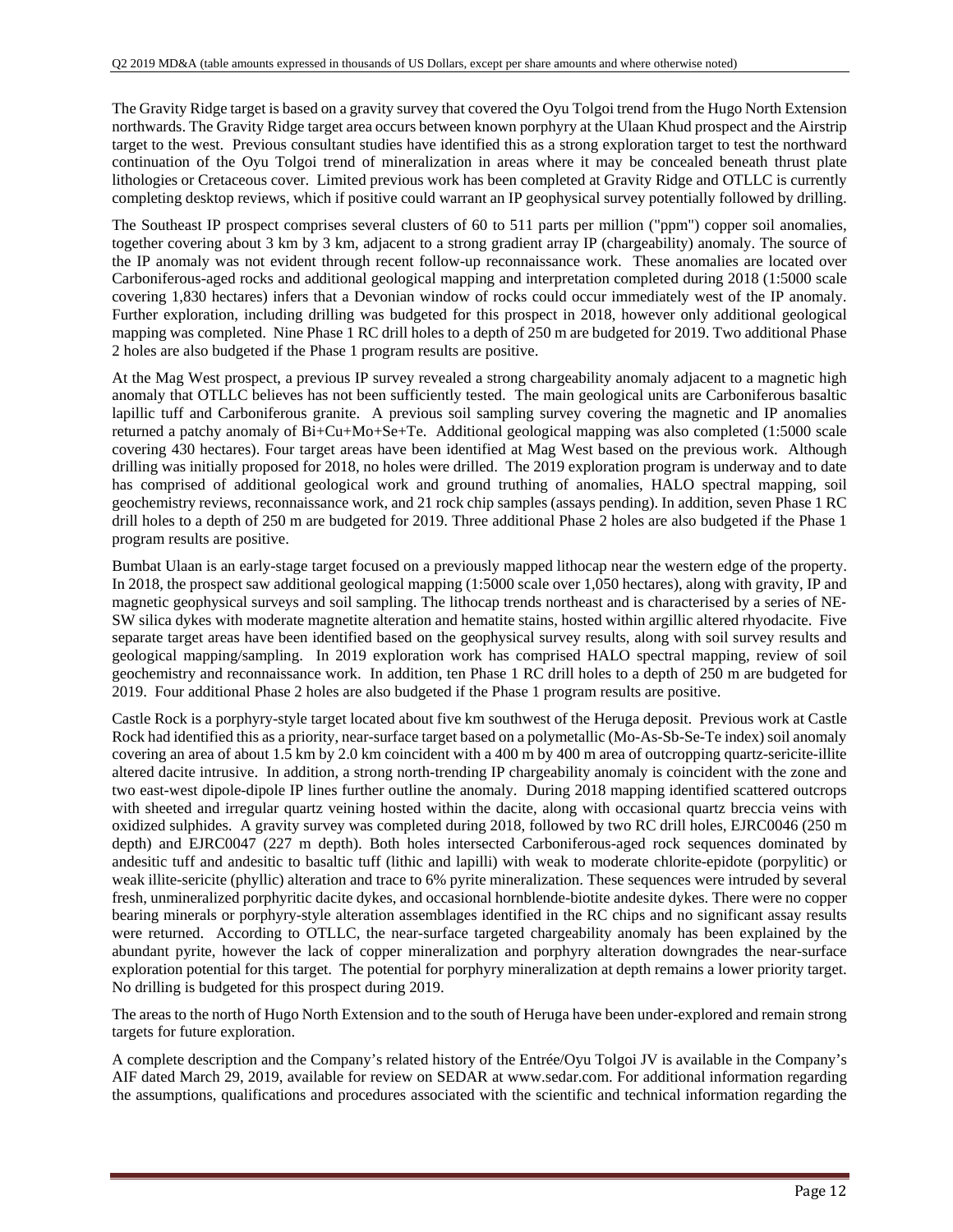Entrée/Oyu Tolgoi JV Property, reference should be made to the full text of the 2018 Technical Report which is available for review on SEDAR.

### **Shivee West Property Summary**

The Shivee West Property comprises the northwest portion of the Entrée/Oyu Tolgoi JV Project and adjoins the Entrée/Oyu Tolgoi JV Property and OTLLC's Oyu Tolgoi mining licence (Figure 1).

To date, no economic zones of precious or base metals mineralization have been outlined on the Shivee West Property. However, zones of gold and copper mineralization have previously been identified at Zone III/Argo Zone and Khoyor Mod. There has been no drilling on the ground since 2011, and no exploration work has been completed since 2012. In 2015, in light of the ongoing requirement to pay approximately \$350,000 annually in licence fees for the Shivee West Property and a determination that no further exploration work would likely be undertaken in the near future, Entrée began to examine options to reduce expenditures in Mongolia. These options included reducing the area of the mining licence, looking for a purchaser or partner for the Shivee West Property, and rolling the ground into the Entrée/Oyu Tolgoi JV. Management determined that it was in the best interests of Entrée to roll the Shivee West Property into the Entrée/Oyu Tolgoi JV, and Entrée entered into a License Fees Agreement with OTLLC on October 1, 2015. The License Fees Agreement provides the parties will use their best efforts to amend the terms of the Entrée/Oyu Tolgoi JVA to include the Shivee West Property in the definition of Entrée/Oyu Tolgoi JV Property. Entrée determined that rolling the Shivee West Property into the Entrée/Oyu Tolgoi JV would provide the joint venture partners with continued security of tenure; Entrée shareholders would continue to benefit from any exploration or development that the Entrée/Oyu Tolgoi JV management committee approves on the Shivee West Property; and Entrée would no longer have to pay licence fees, as the parties agreed that the licence fees would be for the account of each joint venture participant in proportion to their respective interests, with OTLLC contributing Entrée's 20% share charging interest at prime plus 2%. To date, no amended Entrée/Oyu Tolgoi JVA has been entered into and Entrée retains a 100% interest in the Shivee West Property.

### **Underground Development Progress**

Exploration and development of the Entrée/Oyu Tolgoi JV Property is under the control of Rio Tinto on behalf of the manager OTLLC. To date, all underground development has been on the Oyu Tolgoi mining licence and has not yet crossed onto the Entrée/Oyu Tolgoi JV Property. The following is as reported by Turquoise Hill in its news release dated July 31, 2019:

## Oyu Tolgoi Project

Turquoise Hill, in conjunction with Rio Tinto, in its role as manager of Oyu Tolgoi and underground construction contractor, continues to review mine design options for the completion of the underground development of the Oyu Tolgoi mine and assess the impact on overall cost and schedule for the underground development. As previously disclosed in connection with Turquoise Hill's project development update on February 26, 2019, this review will result in a revised development plan reflecting appropriate risk reduction efforts.

Shaft 2 construction work is progressing well and holding to the October 2019 commissioning schedule. Shaft 2 auxiliary hoist and emergency hoist inspections have been conducted and regulatory approval has been received. These hoists are now in use for the final Shaft 2 installation and commissioning work. Turquoise Hill completed an independent review of the construction and preparation for rope up in July verifying this schedule and the associated risks. Service hoist no-load commissioning commenced in June. Rope up work commenced in late July on the first of the two remaining hoists to be commissioned in Shaft 2. The service cage is at the shaft collar ready for installation and the service hoist counterweight has been installed in the shaft. The Shaft 2 jaw crusher has been no-load commissioned and is ready for load commissioning once the production hoist rope up is completed.

Improved rock mass information and geotechnical data modelling has confirmed that there are stability risks associated with components of the existing mine design. Therefore, to address these risks, a number of mine design options are under consideration to complete the project. These options include assessment of the impact of the mid-access drives, location of the on-footprint components of the ore handling system, the sequence of crossing the panel boundaries during mining operations, and an option that alters the panel boundary approach and would leave temporary pillars in ore that would then be recovered later in the mine life, sub-blocking the previously planned three panels into five or more panels.

A number of options are being evaluated to determine the final design of "Panel 0", and this work is anticipated to continue into early 2020. Following a period of additional data collection and model updates, two phases of geotechnical modelling work are planned to inform staged mine design updates. The geotechnical modelling is expected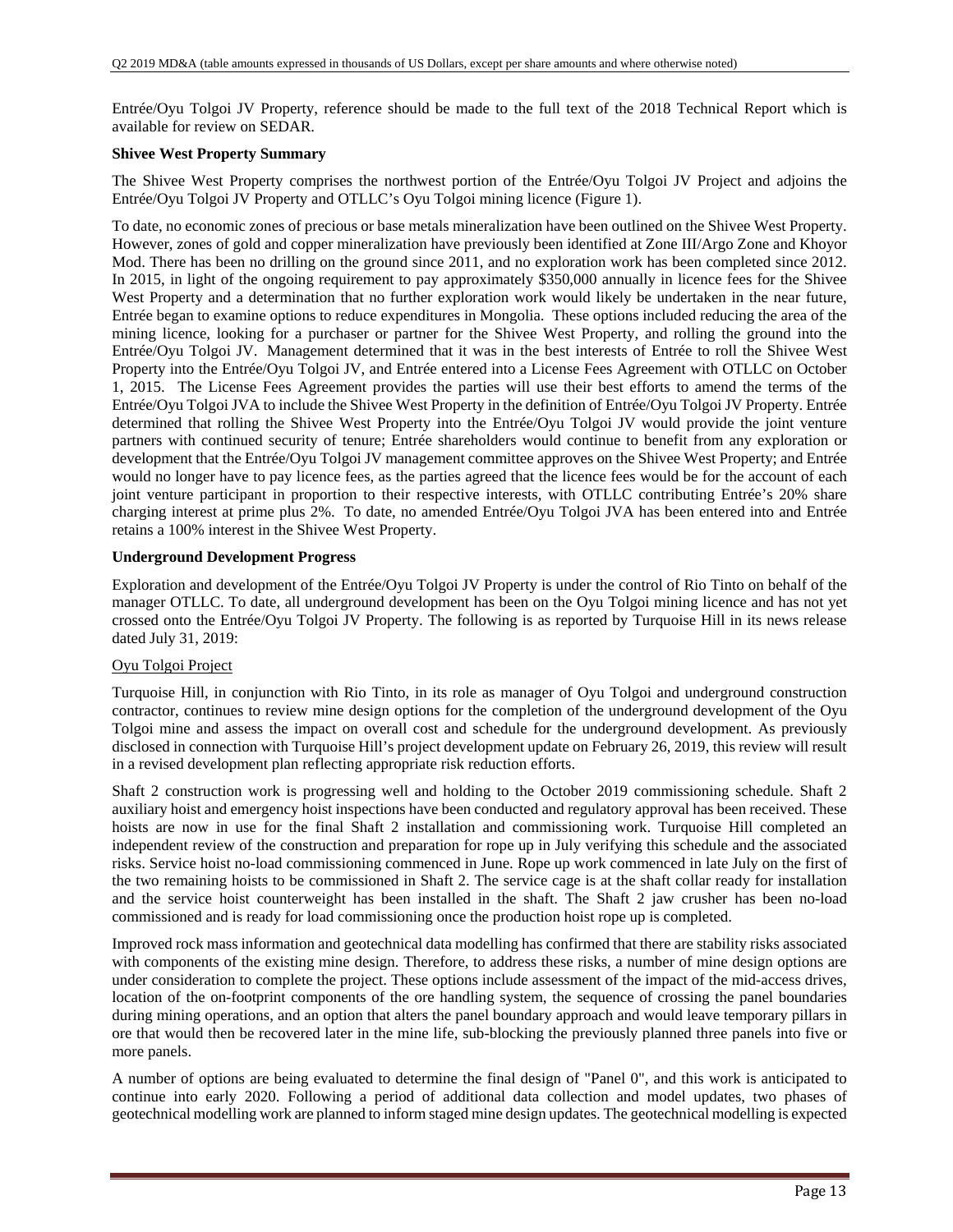to continue into early 2020 with final design decisions to be made at this time. A period of detailed design, schedule and cost estimation will follow resulting in the delivery of a final definitive estimate in the second half of 2020, reflecting the preferred mine design approach.

All options under consideration present a clear pathway to sustainable first production from the Oyu Tolgoi mining licence, albeit with different cost and schedule implications. To date, these have been defined to a level of accuracy associated with a conceptual study or order of magnitude study; therefore, significantly more work is required to complete the final assessment. All infrastructure developed to date remains usable and in appropriate locations with no material expenditure as of June 30, 2019 that is not required for first or ongoing production.

Based on these options, Turquoise Hill's preliminary estimates indicate that sustainable first production for Turquoise Hill could be delayed by 16 to 30 months compared to its original feasibility study guidance in 2016. This range includes contingency of up to eight months reflecting the unexpected and challenging geotechnical issues, complexities in the commissioning of Shaft 2, and reflects the detailed work still required to reach a more precise estimate. The development capital spend for the Oyu Tolgoi underground project may increase by \$1.2 to \$1.9 billion, inclusive of contingency, over the \$5.3 billion previously disclosed by Turquoise Hill. This results in sustainable first production from the Oyu Tolgoi mining licence now being expected between May 2022 and June 2023, with the first drawbell now expected between October 2021 and September 2022. The range of project durations under consideration are largely driving the differences in capital costs estimated to complete the Oyu Tolgoi underground project and the increase includes the Shaft 2 delay related costs. These ranges incorporate a range of productivity assumptions, and a new program of productivity work is underway at site to optimize performance as well as ongoing technical review to guide the final inputs into the Definitive Estimate Review.

In addition to working closely with Rio Tinto, Turquoise Hill has engaged independent third-party consultants to provide it with insights into the planning and estimate process currently underway, as well as progress of key construction work at the mine site.

Current information indicates that Oyu Tolgoi mineral reserves will not be materially impacted by the Hugo North mine design options being considered; however, ongoing reviews will be conducted as the work progresses.

Turquoise Hill will continue to focus on minimizing the impact to the project schedule and cost as it works through the detailed analysis and testing of each mine design option, and work continues concurrently to finalize the critical underground infrastructure and shaft construction.

Underground development progressed 3.2 total equivalent kilometres during the quarter. Since the restart of underground development in May 2016, 24.4 total equivalent kilometres and 18.9 equivalent kilometres of lateral development have been completed. The following table provides a breakdown of the various components of completed development since project restart:

| Year                | <b>Total Equivalent</b><br><b>Kilometres</b> | <b>Lateral Development</b><br>(Kilometres) | <b>Mass Excavation (000</b><br>metres) |
|---------------------|----------------------------------------------|--------------------------------------------|----------------------------------------|
| 2016                | 1.6                                          | 1.5                                        | 3.0                                    |
| 2017                | 6.1                                          | 4.8                                        | 31.7                                   |
| 2018                | 10.3                                         | 7.9                                        | 59.5                                   |
| Q1 2019             | 3.2                                          | 2.3                                        | 21.4                                   |
| Q <sub>2</sub> 2019 | 3.2                                          | 2.4                                        | 19.3                                   |
| <b>TOTAL</b>        | 24.4                                         | 18.9                                       | 134.8                                  |

This period also witnessed the completion of final construction activities including the central heating plant upgrade, the mine dry, offices and control room facility. Shafts 3 and 4 are progressing well and as of June 30, 2019 were 52 metres and 80 metres below the shaft collar respectively. In June, the team achieved a record 1,000 metres of lateral underground development and also commissioned the surface discharge conveyor, which links Shaft 2 to the existing overland conveyor.

Additionally, Oyu Tolgoi is currently undertaking a feasibility study and is in discussions with the Government to progress the construction of a coal-fired power plant and related infrastructure at Tavan Tolgoi.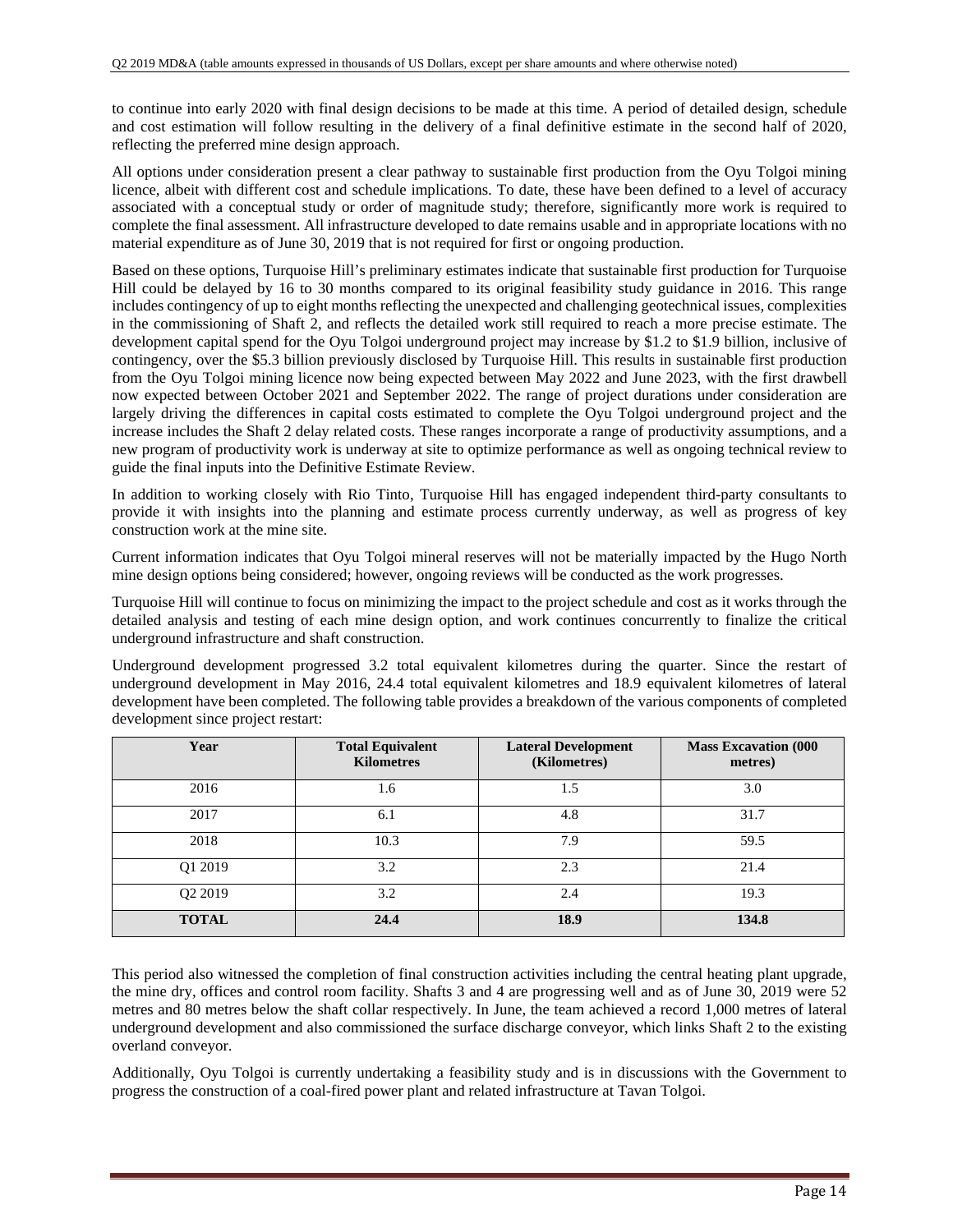## Oyu Tolgoi Power Supply

As previously disclosed, a long-term source of power for Oyu Tolgoi must be sourced domestically within four years of February 15, 2018, in accordance with the 2009 Oyu Tolgoi Investment Agreement. The Power Source Framework Agreement ("PSFA") entered into between OTLLC and the Government of Mongolia on December 31, 2018 provides a binding framework and pathway forward for the construction of a Tavan Tolgoi-based power project, as well as establishes the basis for a long-term domestic power solution for the mine. Construction is currently expected to start in 2020 following further studies and commissioning of the power plant is scheduled for mid-2023. OTLLC has developed the technical specifications for the plant, commenced a competitive tender process with a view to awarding a "turnkey" engineering, procurement and construction contract for its construction, and is progressing related commercial arrangements, including financing. The power plant will be majority owned by OTLLC and will be situated close to the Tavan Tolgoi coalfields. Turquoise Hill continues to work with the Government of Mongolia toward satisfying the milestones outlined in the PSFA. Although certain milestones due in 2019 are delayed, Turquoise Hill is in ongoing discussions with the Government of Mongolia around satisfying their delivery. Turquoise Hill continues to work toward commencement of construction of the Tavan Tolgoi Power Plant by March 31, 2020.

### Mongolian Parliamentary Working Group

In March 2018, the Speaker of the Mongolian Parliament appointed a Parliamentary Working Group ("Working Group") that consisted of 13 Members of Parliament to review the implementation of the Oyu Tolgoi Investment Agreement. The Working Group established five sub-working groups consisting of representatives from government ministries, agencies, political parties, non-governmental organizations and professors, to help and support the Working Group. The Working Group's fieldwork has been completed and they were expected to report to the Parliament before the end of spring session in late June 2018; however, this has been delayed to date.

On December 13, 2018, Oyu Tolgoi received a letter from the head of the Working Group confirming that the consolidated report, conclusions and recommendations of the Working Group have been finalized and was ready to be presented to the Parliament.

On March 22, 2019, the Parliamentary press office announced that the Working Group report had been submitted to the National Security Council (President, Prime Minister and Speaker of the Parliament).

Turquoise Hill has reported that a new working group of nine Members of Parliament has subsequently been established to draft a resolution directing the Cabinet on actions related to Oyu Tolgoi. The newly established working group is in the process of drafting the resolution. The draft resolution is expected to be discussed during an extraordinary session to be held until September 1, 2019.

## **Entree/Oyu Tolgoi JV Property**

Once the preferred mine design approach is determined, Entrée will be able to assess the potential impact on the estimated timing and amount of development production and initial block cave production from Lift 1 of the Hugo North Extension deposit on the Entrée/Oyu Tolgoi JV Property and any potential change to Entrée's estimated share of capital and operating costs. Entrée will continue to evaluate any information made available to it by Rio Tinto or OTLLC and will update the market accordingly.

### **Q2 2019 Review**

For the six months ended June 30, 2019 and June 30, 2018, Entrée expenses related to Mongolian operations represented in-country administration costs and were not significant.

# **BLUE ROSE JV – AUSTRALIA**

### **Summary**

Entrée has a 56.53% interest in the Blue Rose JV to explore for minerals other than iron ore on EL 6006, with Giralia Resources Pty Ltd, a subsidiary of Hancock Prospecting Pty Ltd, retaining a 43.47% interest. EL 6006, totalling 257 square kilometres, is located in the Olary Region of South Australia, 300 kilometres northeast of Adelaide and 130 kilometres west-southwest of Broken Hill.

The rights to explore for and develop iron ore on EL 6006 are held by Fe Mines Limited ("FML"), a subsidiary of Lodestone Equities Limited ("Lodestone") pursuant to a prior agreement with the Blue Rose JV partners. On April 18, 2017, the Blue Rose JV partners entered into a Deed of Consent, Sale and Variation (the "Deed") with Lodestone and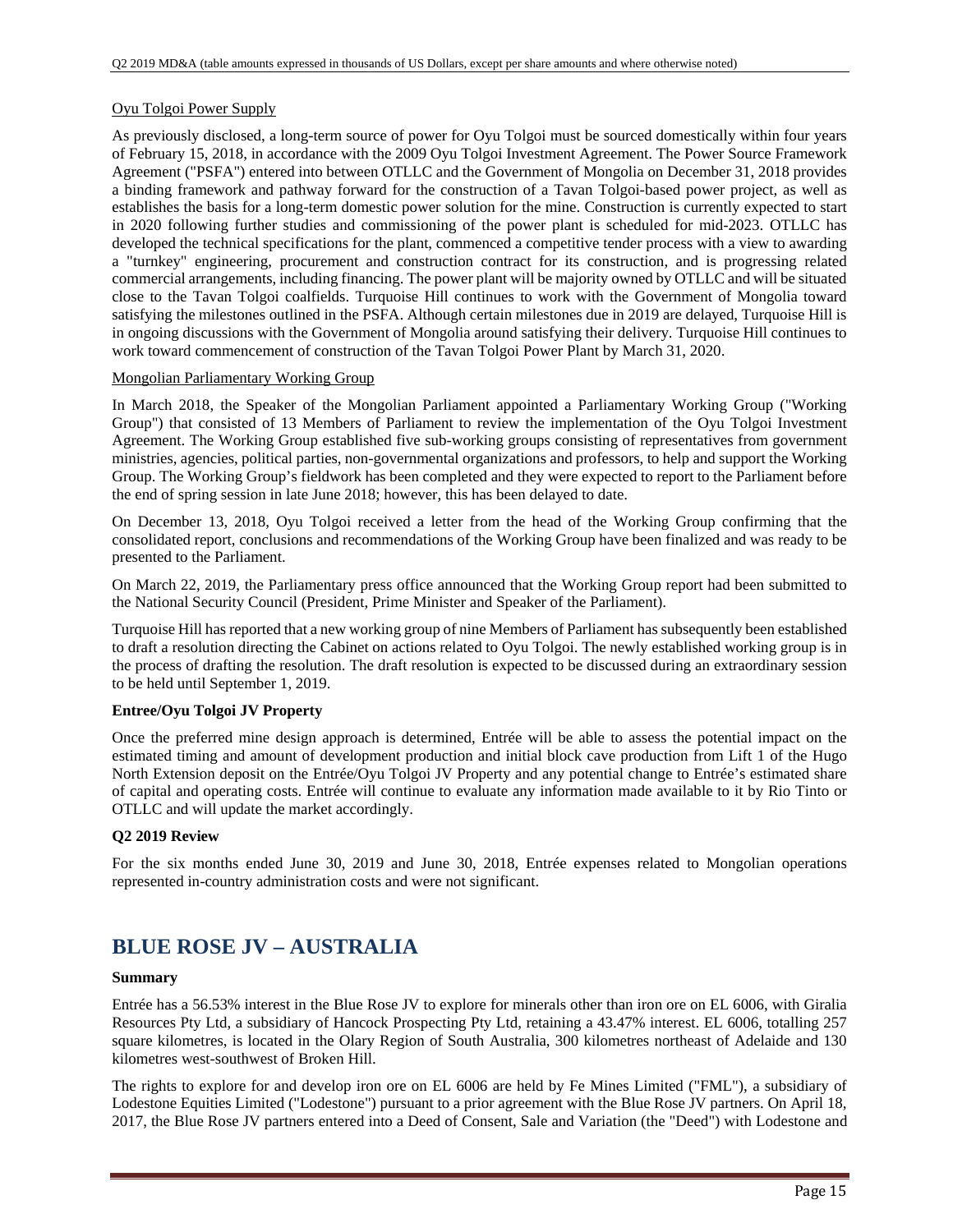FML. In accordance with the Deed, the Blue Rose JV partners transferred title to EL 6006 and assigned their native title agreements to FML and agreed to vary a payment required to be made to the Blue Rose JV partners under the prior agreement. FML paid to the Blue Rose JV partners an aggregate A\$100,000 at completion and granted to them (a) the right to receive an additional payment(s) upon completion of an initial or subsequent iron ore resource estimate on EL 6006, to a maximum of A\$2 million in aggregate; and (b) a royalty equal to 0.65% of the free on board value of iron ore product extracted and recovered from EL 6006. Under the Deed, an additional A\$285,000 must also be paid to the Blue Rose JV partners upon the commencement of Commercial Production (as such term is defined in the Deed).

The Braemar Iron Formation is the host rock to magnetite mineralisation on EL 6006. The Braemar Iron Formation is a meta-sedimentary iron siltstone, which is inherently soft. The mineralization within the Braemar Iron Formation forms a simple dipping tabular body with only minor faulting, folding and intrusives. Grades, thickness, dip, and outcropping geometry remain very consistent over kilometres of strike.

## **Q2 2019 Review**

Expenditures in Q2 2019 were minimal and related to administration costs in Australia.

Entrée was the registered holder and beneficial owner of 3,060 ordinary class shares in Bonython Metals Group Pty Ltd ("BMG"). A liquidator was appointed to BMG on May 3, 2012. On March 18, 2019 and April 5, 2019, the Federal Court of Australia ordered the liquidator to make a distribution of surplus funds to shareholders. A distribution of surplus at the rate of 3.2207% per share was declared and on July 8, 2019 the liquidator issued a cheque to Entrée in the amount of A\$27,281.81.

# **INVESTMENTS**

In August 2015, the Company acquired from Candente Copper Corp. (TSX:DNT) ("Candente") a 0.5% NSR royalty (the "Cañariaco Project Royalty") on Candente's 100% owned Cañariaco copper project in Peru for a purchase price of \$500,000.

In June 2018, the Company sold the Cañariaco Project Royalty to Anglo Pacific Group LLC ("Anglo Pacific"), a public company listed on the London Stock Exchange ("LSE") and the TSX, whereby the Company transferred all the issued and outstanding shares of its subsidiaries that directly or indirectly held the Cañariaco Project Royalty to Anglo Pacific in return for consideration of \$1.0 million, payable by the issuance of 478,951 Anglo Pacific common shares. In addition, Entrée retains the right to a portion of any future royalty income received by Anglo Pacific in relation to the Cañariaco Project Royalty ("Cañariaco Project Royalty Pass-Through Payments") as follows:

- 20% of any Cañariaco Project Royalty payment received for any calendar quarter up to and including December 31, 2029;
- 15% of any Cañariaco Project Royalty payment received for any calendar quarter commencing January 1, 2030 up to and including the quarter ending December 31, 2034; and
- 10% of any Cañariaco Project Royalty payment received for any calendar quarter commencing January 1, 2035 up to and including the quarter ending December 31, 2039.

In accordance with IFRS, the Company has attributed a value of \$nil to the Cañariaco Project Royalty Pass-Through Payments since realization of the proceeds is contingent upon several uncertain future events not wholly within the control of the Company.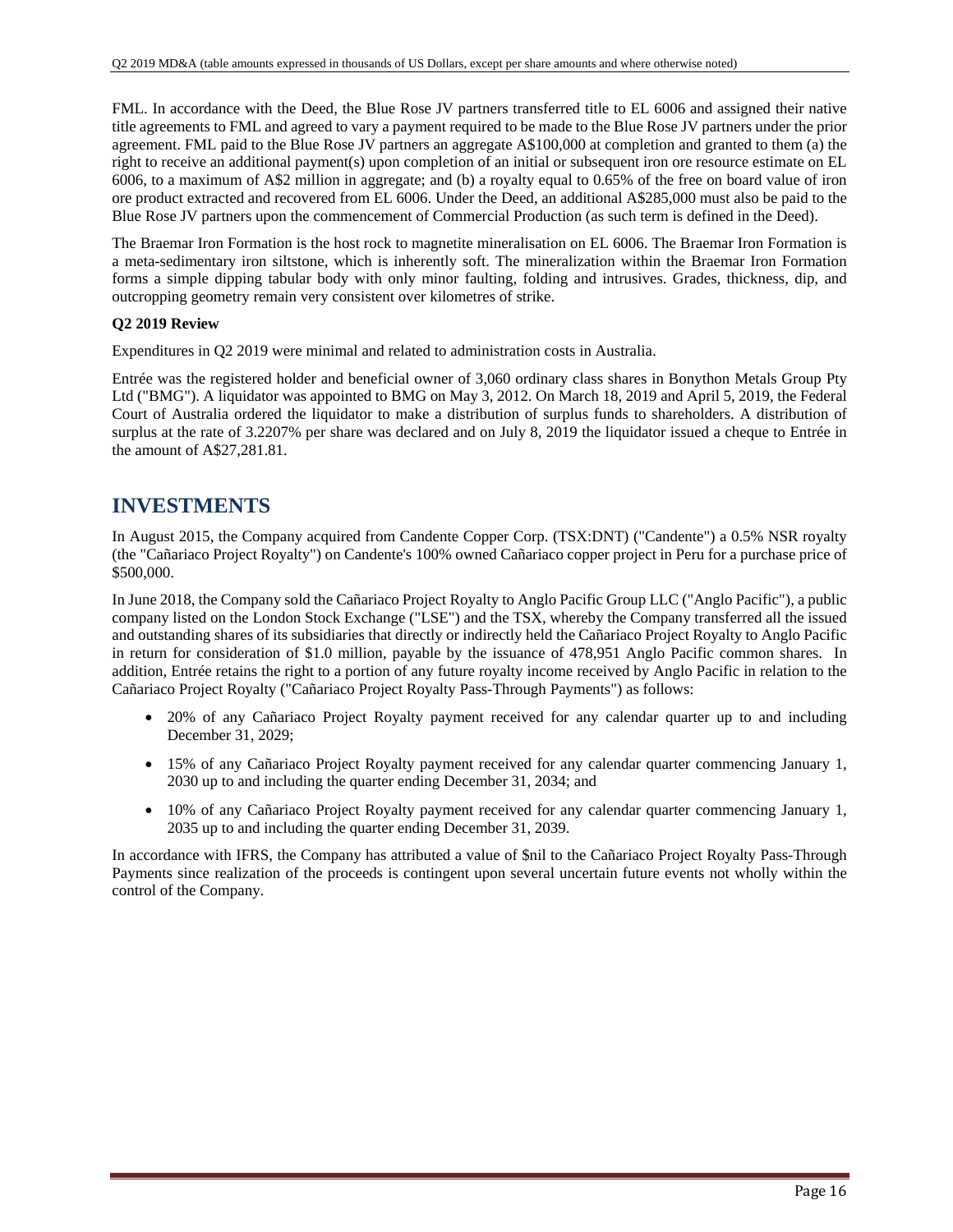# **SUMMARY OF CONSOLIDATED FINANCIAL OPERATING RESULTS**

## **Operating Results**

|                                                     |                            | Three months ended June 30 |              |              | Six months ended June 30 |              |
|-----------------------------------------------------|----------------------------|----------------------------|--------------|--------------|--------------------------|--------------|
|                                                     | 2019                       | 2018                       | 2017         | 2019         | 2018                     | 2017         |
| Expenses                                            |                            |                            |              |              |                          |              |
| Exploration                                         | \$<br>31                   | \$<br>26                   | \$<br>109    | \$<br>71     | \$<br>96                 | \$<br>178    |
| General and administration                          | 382                        | 215                        | 425          | 756          | 662                      | 1,140        |
| Share-based compensation                            |                            | 6                          | 235          | 1            | 23                       | 235          |
| Restructuring costs                                 |                            | $\overline{\phantom{a}}$   |              |              |                          | 195          |
| Depreciation                                        | 26                         | 6                          | 9            | 53           | 12                       | 7            |
| Other                                               |                            | 11                         | (52)         |              | (13)                     | (52)         |
| Operating loss                                      | 439                        | 264                        | 726          | 881          | 780                      | 1,703        |
| Gain on sale of investments                         |                            |                            |              | (123)        |                          |              |
| Foreign exchange loss (gain)                        | (122)                      | 88                         | (100)        | (142)        | 223                      | (57)         |
| Interest income                                     | (34)                       | (27)                       | (47)         | (68)         | (52)                     | (69)         |
| Interest expense                                    | 77                         | 76                         | 85           | 156          | 151                      | 142          |
| Loss from equity investee                           | 40                         | 62                         | 55           | 100          | 75                       | 103          |
| Finance costs                                       | 7                          |                            |              | 17           |                          |              |
| Deferred revenue finance costs                      | 804                        | 742                        |              | 1,593        | 1,474                    |              |
| Gain on sale of mining<br>property interest         |                            | (370)                      |              |              | (370)                    |              |
| Unrealized loss on held-for-<br>trading investments | ٠                          | 69                         |              |              | 69                       |              |
| Operating loss before<br>income taxes               | 1,211                      | 904                        | 719          | 2,414        | 2,350                    | 1,822        |
| Income tax recovery                                 | $\blacksquare$             | $\overline{\phantom{a}}$   | (72)         |              | $\overline{\phantom{a}}$ | (72)         |
| Net loss from continuing<br>operations              | 1,211                      | 904                        | 647          | 2,414        | 2,350                    | 1,750        |
| Net loss from discontinued<br>operations            | ٠                          | $\overline{a}$             | 23           |              |                          | 176          |
| Net loss                                            | 1,211                      | 904                        | 670          | 2,414        | 2,350                    | 1,926        |
| Other comprehensive loss<br>(income)                |                            |                            |              |              |                          |              |
| Foreign currency<br>translation                     | 903                        | (819)                      | 1,708        | 1,726        | (1,941)                  | 1,612        |
| Total net loss and comprehensive<br>loss            | $\boldsymbol{\$}$<br>2,114 | \$<br>85                   | \$<br>2,378  | \$<br>4,140  | \$<br>409                | \$<br>3,538  |
| Net loss per common share                           |                            |                            |              |              |                          |              |
| Basic/diluted                                       |                            |                            |              |              |                          |              |
| Continuing operations                               | \$<br>(0.01)               | \$<br>(0.01)               | (0.00)<br>\$ | \$<br>(0.01) | \$<br>(0.01)             | (0.01)<br>\$ |
| Discontinued operations                             | (0.00)<br>\$               | \$<br>(0.00)               | (0.00)<br>\$ | \$<br>(0.00) | \$<br>(0.00)             | \$<br>(0.00) |
| <b>Total assets</b>                                 | \$<br>6,728                | \$<br>7,654                | \$<br>9,011  | \$<br>6,728  | \$<br>7,654              | \$<br>9,011  |
| Total non-current liabilities                       | \$<br>50,521               | \$<br>46,348               | \$<br>31,483 | \$<br>50,521 | \$<br>46,348             | \$<br>31,483 |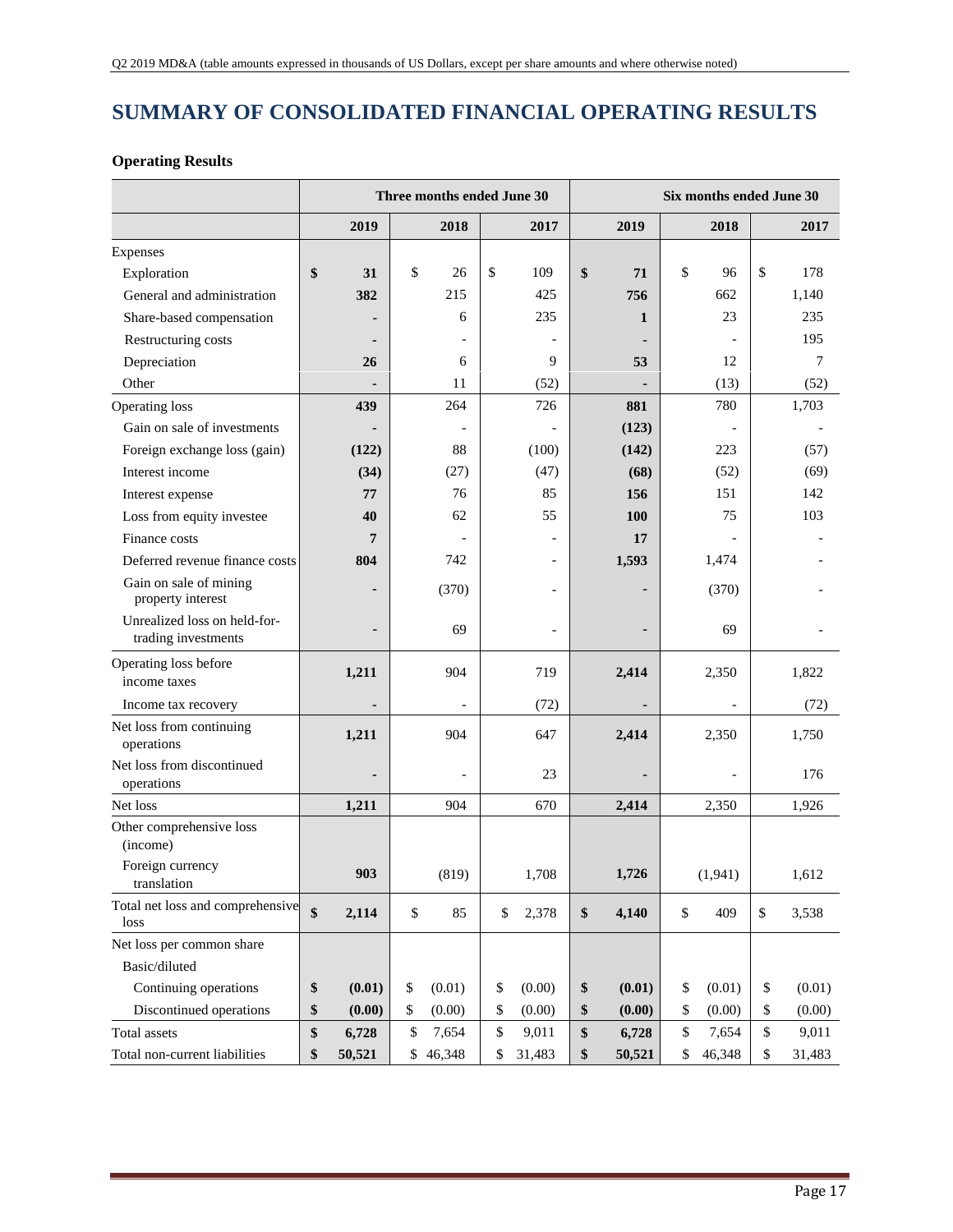### Operating Loss:

During the three months ended June 30, 2019, the Company's operating loss was \$0.4 million compared to \$0.3 million for the three months ended June 30, 2018.

Exploration costs in Q2 2019 were comparable to the comparative period in 2018.

General and administration expenditures in Q2 2019 were higher compared to the comparative period in 2018 due to receipt of cost-recovery reimbursements from Mason Resources Corp. ("Mason Resources") in 2018. Beginning Q1 2019, the Company no longer received these reimbursements. For further information on the arrangement with Mason Resources, reference should be made to the Company's annual audited consolidated financial statements for the year ended December 31, 2018 and the related MD&A.

Depreciation expenses in Q2 2019 were higher compared to the comparative period in 2018 due to the adoption of new IFRS accounting standard relating to leases effective January 1, 2019 (see "Accounting Changes" below).

### Non-operating Items:

The foreign exchange gain in Q2 2019 was primarily the result of movements between the C\$ and US dollar as the Company holds its cash and short-term investments in both currencies and the loan payable is denominated in US dollars.

Interest expense was primarily related to the loan payable to OTLLC pursuant to the Entrée/Oyu Tolgoi JVA and is subject to a variable interest rate.

The amount recognized as a loss from equity investee is related to exploration costs on the Entrée/Oyu Tolgoi JV Property.

Deferred revenue finance costs are related to recording the non-cash finance costs associated with the deferred revenue balance, specifically the Sandstorm stream, due to adoption of new IFRS accounting standard which was effective January 1, 2018.

The total assets as at June 30, 2019 were comparable to the balances at June 30, 2018 while total non-current liabilities were higher due to recording the non-cash deferred revenue finance costs.

|                                              | Q2 19     | Q1 19                    | Q4 18              | Q3 18       | Q2 18                    | Q1 18     | Q4 17               | Q3 17        |
|----------------------------------------------|-----------|--------------------------|--------------------|-------------|--------------------------|-----------|---------------------|--------------|
| Exploration                                  | \$<br>31  | \$<br>40                 | $\mathbb{S}$<br>38 | \$<br>41    | \$<br>26                 | \$<br>70  | $\mathcal{S}$<br>95 | \$<br>74     |
| General and administrative                   | 382       | 374                      | 202                | 297         | 209                      | 424       | 259                 | 290          |
| Share-based compensation                     |           |                          | 453                | 13          | 23                       | 17        | 441                 | 3            |
| Depreciation                                 | 26        | 27                       | 5                  | 5           | 6                        | 6         | 6                   | 7            |
| Operating loss                               | 439       | 442                      | 698                | 356         | 264                      | 517       | 801                 | 374          |
| Unrealized loss on HFT<br>investments        | ٠         | $\overline{\phantom{a}}$ | 1                  | 3           | 69                       |           |                     |              |
| Foreign exchange (gain) loss                 | (122)     | (20)                     | 145                | (81)        | 88                       | 135       | 26                  | (349)        |
| Interest expense, net                        | 43        | 45                       | 50                 | 47          | 48                       | 51        | 49                  | 49           |
| Loss from equity investee                    | 40        | 60                       | 66                 | 35          | 61                       | 13        | 57                  | 55           |
| Deferred revenue finance<br>$costs^{(1)}$    | 804       | 788                      | 761                | 750         | 743                      | 731       |                     |              |
| (Gain) loss on sale of asset /<br>investment |           | (123)                    | 8                  |             | (361)                    |           |                     |              |
| Finance $costs^{(2)}$                        | 7         | 11                       |                    |             | $\overline{\phantom{a}}$ |           |                     |              |
| Net loss                                     | \$1,211   | \$1,203                  | \$1,729            | \$<br>1,110 | $\mathbb{S}$<br>912      | \$1,447   | \$<br>933           | \$<br>129    |
| Basic/diluted loss per share                 | \$ (0.01) | \$ (0.01)                | \$ (0.01)          | \$ (0.01)   | \$ (0.01)                | \$ (0.01) | \$<br>(0.01)        | \$<br>(0.00) |

### *Quarterly Financial Data – 2 year historic trend*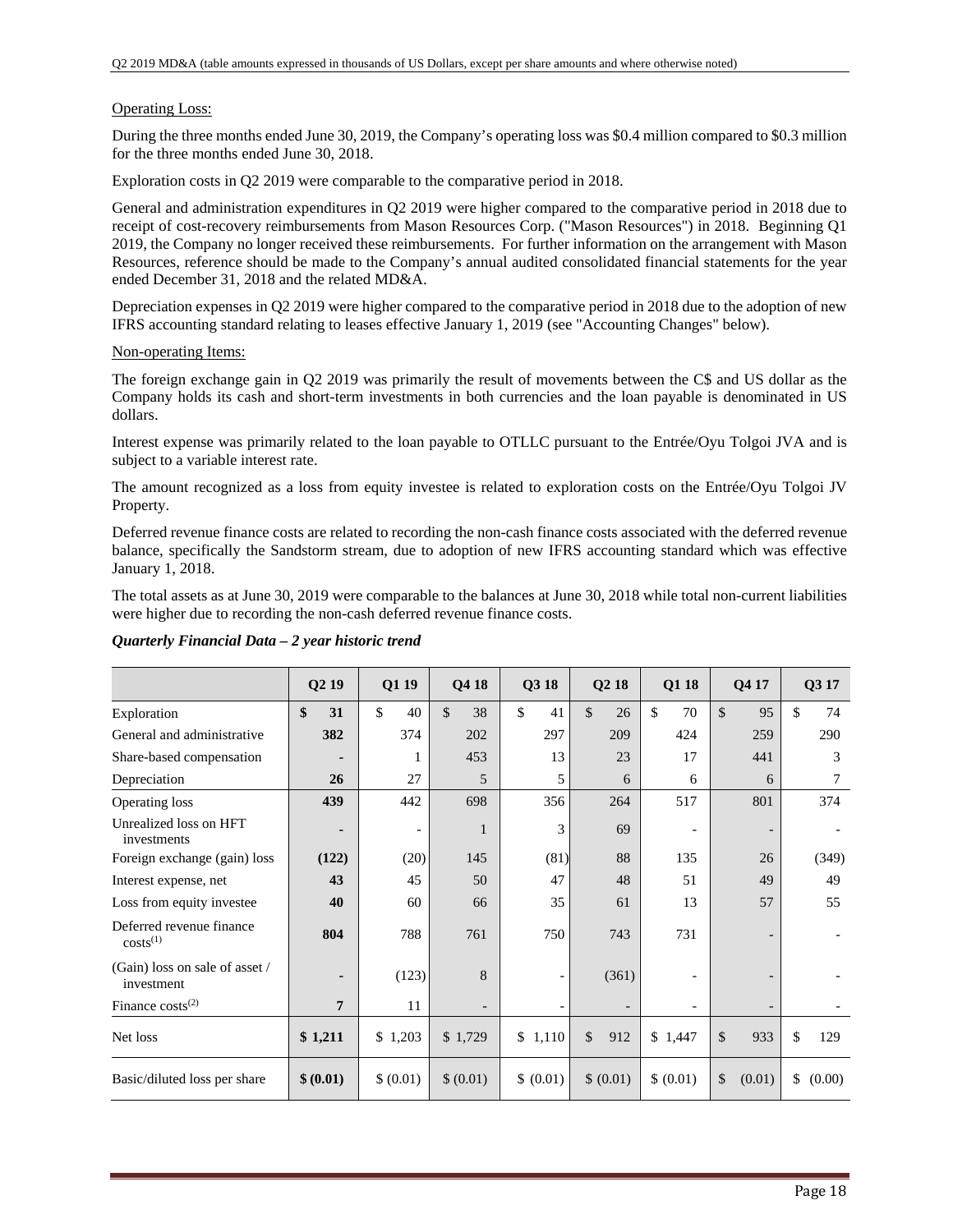- 1. The Company has adopted IFRS 15, Revenue from contracts with customers ("IFRS 15"), using the cumulative effect method which applies the standard as of the date of initial application, January 1, 2018, with no restatement of comparative period amounts and, as such, figures related to 2017 have not been restated to conform to IFRS 15.
- 2. Effective January 1, 2019, the Company has adopted IFRS 16, Leases ("IFRS 16"), using the modified retrospective method which applies the standard prospectively and, as such, figures related to 2018 and 2017 have not been restated to conform to IFRS 16. Refer to the Accounting Changes section of this MD&A for more information.

Exploration costs have trended lower since Q3 2017 after the Company placed all non-material properties on care and maintenance and implemented cost reduction efforts.

General and administrative costs have trended higher in 2019 compared to 2018 and 2017 due to the receipt of costrecovery reimbursements from Mason Resources which began in 2017 and ended prior to Q1 2019. Also, in Q1 2018, the Company incurred one-time expenditures relating to the 2018 Technical Report for the Entrée/Oyu Tolgoi JV Property.

Share-based compensation expenditures have been consistent quarter on quarter with the exception of Q4 2018 and Q4 2017 which were due to option grants.

Interest expense, net, is primarily due to accrued interest on the OTLLC loan payable, partially offset by interest income earned on invested cash and short-term investments. Interest expense remains consistent quarter on quarter.

The loss from equity investee is related to the Entrée/Oyu Tolgoi JV Property and fluctuations are due to exploration activity and foreign exchange changes.

Gains on sale of asset / investment is related to the disposal of Anglo Pacific common shares in Q1 2019 and the sale of the Cañariaco Project Royalty in Q2 2018.

|                                                       | Three months ended June 30 |    |        |    |           | Six months ended June 30 |         |    |        |    |          |
|-------------------------------------------------------|----------------------------|----|--------|----|-----------|--------------------------|---------|----|--------|----|----------|
|                                                       | 2019                       |    | 2018   |    | 2017      |                          | 2019    |    | 2018   |    | 2017     |
| Cash flows used in operating activities               |                            |    |        |    |           |                          |         |    |        |    |          |
| - Before changes in non-cash<br>working capital items | \$<br>(431)                | \$ | (528)  | \$ | (514)     | \$                       | (838)   | \$ | (755)  | \$ | (2, 232) |
| - After changes in non-cash working<br>capital items  | (453)                      |    | (551)  |    | (1,061)   |                          | (1,139) |    | (742)  |    | (1,957)  |
| Cash flows (used in) from financing<br>activities     | (19)                       |    |        |    | (140)     |                          | (36)    |    | 130    |    | 5,077    |
| Cash flows used in investing activities               |                            |    | (106)  |    | (8,937)   |                          | (4,081) |    | (106)  |    | (8,937)  |
| Net cash outflows                                     | (472)                      |    | (657)  |    | (10, 138) |                          | (5,256) |    | (718)  |    | (5,817)  |
| Effect of exchange rate changes on<br>cash            | 7                          |    | 244    |    | 354       |                          | 28      |    | (124)  |    | 192      |
| Cash balance                                          | \$<br>926                  | \$ | 6,226  | \$ | 7,766     | \$                       | 926     | \$ | 6,226  | \$ | 7,766    |
| Cash flows used in operating activities<br>per share  |                            |    |        |    |           |                          |         |    |        |    |          |
| - Before changes in non-cash<br>working capital items | \$<br>(0.00)               | \$ | (0.00) | \$ | (0.00)    | \$                       | (0.00)  | \$ | (0.00) | \$ | (0.01)   |
| - After changes in non-cash working<br>capital items  | \$<br>(0.00)               | \$ | (0.00) | \$ | (0.01)    | \$                       | (0.01)  | \$ | (0.00) | \$ | (0.01)   |

# **LIQUIDITY AND CAPITAL RESOURCES**

In Q1 2019, the Company allocated \$5.1 million into Government Investment Certificates ("GICs") and Redeemable Short-Term Investment Certificates ("RSTICs") from its cash balance. All amounts are secured and redeemable within 1 year. The cash balance and short-term investments combined value at June 30, 2019 was \$6.1 million.

Cash outflows after changes in non-cash working capital items in Q2 2019 were comparable to the comparative period in 2018.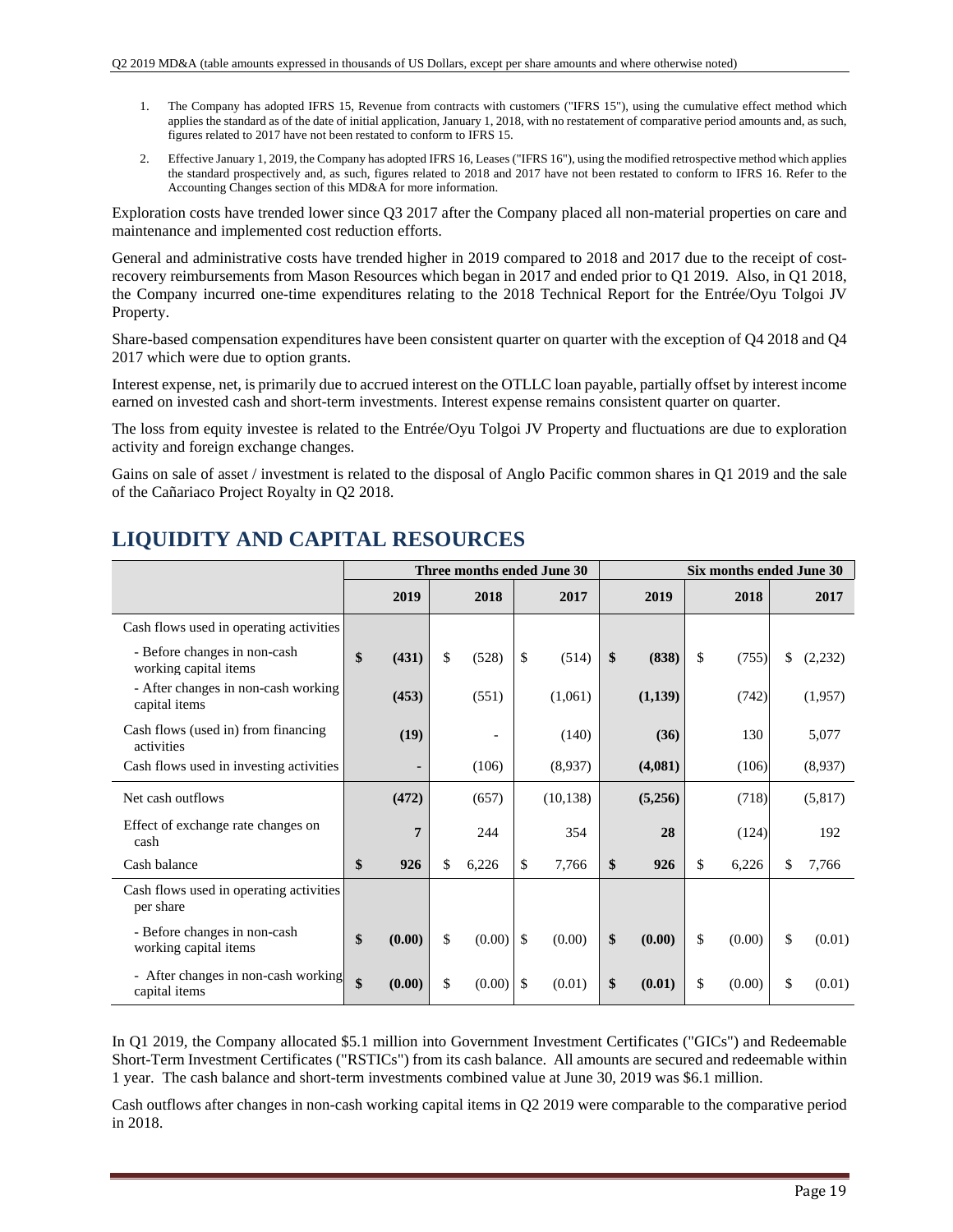Cash flows (used in) from financing activities and cash flows used in investing activities were both material in Q2 2019.

The Company is an exploration stage company and has not generated positive cash flows from its operations. As a result, the Company has been dependent on equity and production-based financings for additional funding. Working capital on hand at June 30, 2019 was approximately \$6.1 million. Management believes it has adequate financial resources to satisfy its obligations over the next 12-month period and up to the time when the Company expects the Entrée/Oyu Tolgoi JV Property will commence production. The Company does not currently anticipate the need for additional funding during this time.

## **Loan Payable to Oyu Tolgoi LLC**

Under the terms of the Entrée/Oyu Tolgoi JVA, the Company has elected to have OTLLC contribute funds to approved joint venture programs and budgets on the Company's behalf, each such contribution to be treated as a non-recourse loan. Interest on each loan advance shall accrue at an annual rate equal to OTLLC's actual cost of capital or the prime rate of the Royal Bank of Canada, plus two percent (2%) per annum, whichever is less, as at the date of the advance. The loan will be repayable by the Company monthly from ninety percent (90%) of the Company's share of available cash flow from the Entrée/Oyu Tolgoi JV. In the absence of available cash flow, the loan will not be repayable. The loan is not expected to be repaid within one year.

## **Contractual Obligations**

As at June 30, 2019, the Company had the following contractual obligations outstanding:

|                   | <b>Total</b> | Less than 1 year | $1 - 3$ years | $3-5$ vears | More than 5 years |
|-------------------|--------------|------------------|---------------|-------------|-------------------|
| Lease commitments | 396          | 120              | 276           |             |                   |

## **SHAREHOLDERS' DEFICIENCY**

The Company's authorized share capital consists of unlimited common shares without par value.

At June 30, 2019 and at the date of this MD&A, the Company had 174,871,449 shares issued and outstanding.

## **Share Purchase Warrants**

At June 30, 2019 and at the date of this MD&A, the following share purchase warrants were outstanding:

| Number of share purchase warrants | <b>Exercise price per share purchase</b> | <b>Expiry date</b> |
|-----------------------------------|------------------------------------------|--------------------|
| (000's)                           | warrant                                  |                    |
|                                   | C\$                                      |                    |
| 8,655                             | 0.55                                     | January 10, 2022   |
| 610                               | 0.55                                     | January 12, 2022   |

### **Stock Option Plan**

The Company has adopted a stock option plan (the "Plan") to grant options to directors, officers, employees and consultants. Under the Plan, the Company may grant options to acquire up to 10% of the issued and outstanding shares of the Company. Options granted can have a term of up to ten years and an exercise price typically not less than the Company's closing stock price on the TSX on the last trading day before the date of grant. Vesting is determined at the discretion of Entrée's Board of Directors (the "Board").

Under the Plan, an option holder may elect to terminate an option, in whole or in part and, in lieu of receiving shares to which the terminated option relates (the "Designated Shares"), receive the number of shares, disregarding fractions, which, when multiplied by the weighted average trading price of the shares on the TSX during the five trading days immediately preceding the day of termination (the "Fair Value" per share) of the Designated Shares, has a total dollar value equal to the number of Designated Shares multiplied by the difference between the Fair Value and the exercise price per share of the Designated Shares.

As at June 30, 2019, the Company had 8,515,000 share options outstanding and exercisable.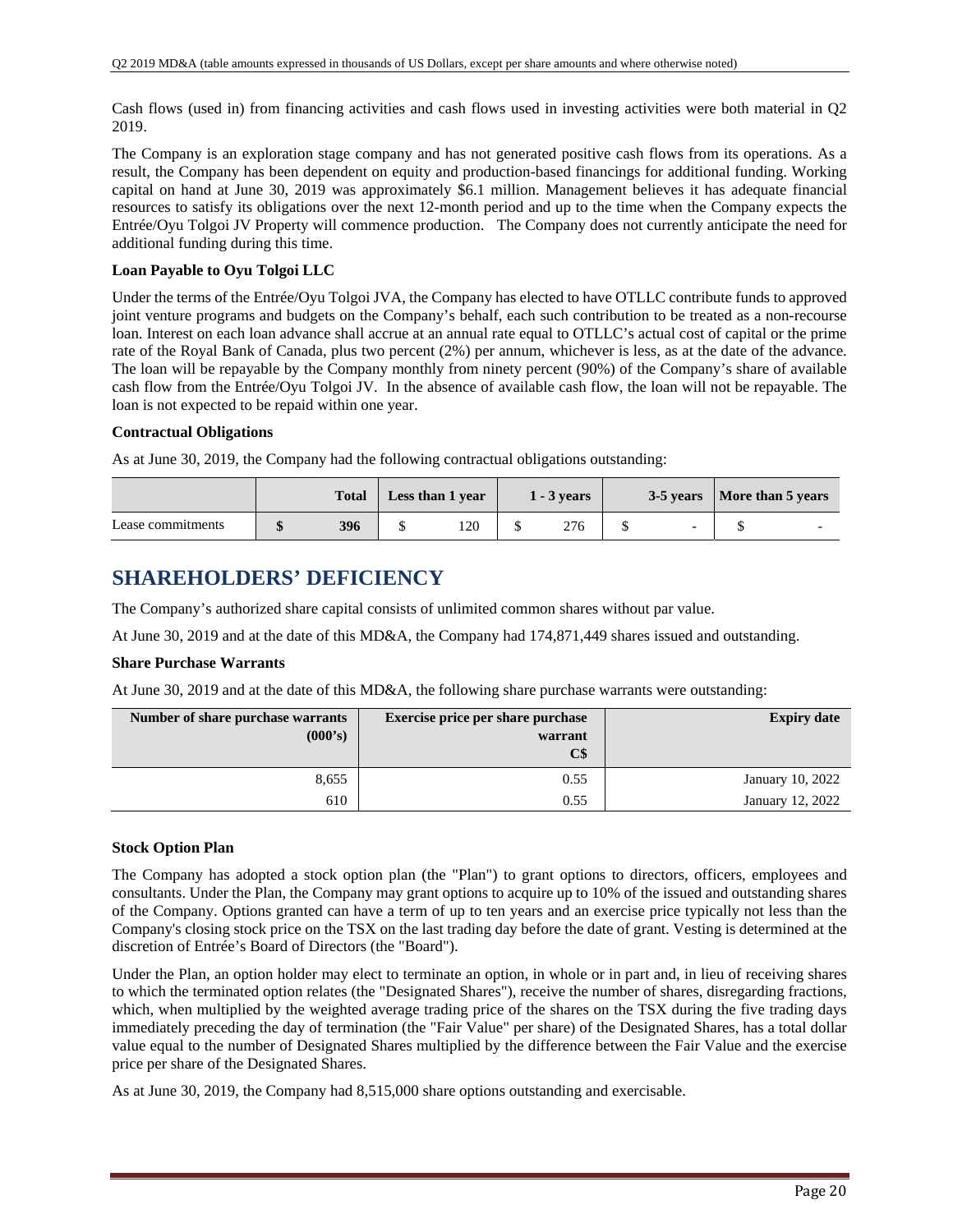| Number of share options $(000's)$ | <b>Exercise price per share option C\$</b> | <b>Expiry date</b> |
|-----------------------------------|--------------------------------------------|--------------------|
| 860                               | 0.18                                       | Dec 2019           |
| 1,300                             | $0.28 - 0.32$                              | July – Dec $2020$  |
| 2,210                             | $0.33 - 0.36$                              | $Mar - Nov 2021$   |
| 1,880                             | $0.52 - 0.62$                              | $May - Oct 2022$   |
| 2,265                             | $0.55 - 0.63$                              | $Feb - Dec 2023$   |
| 8,515                             |                                            |                    |

The following is a summary of share options outstanding and exercisable as at the date of this report:

## **ACCOUNTING CHANGES**

In 2019, the Company adopted IFRS 16 Leases (refer to the unaudited consolidated condensed interim financial statements for the three and six months period ended June 30, 2019 for more information).

## **DEFERRED REVENUE - SANDSTORM**

The Company has an agreement to use future payments that it receives from its mineral property interests to purchase and deliver gold, silver and copper credits to Sandstorm (the "Sandstorm Agreement").

Under the terms of the Sandstorm Agreement, Sandstorm provided the Company with a net deposit of C\$30.9 million (the "Deposit") in exchange for the future delivery of gold, silver and copper credits equivalent to:

- 28.1% of Entrée's share of gold and silver, and 2.1% of Entrée's share of copper, produced from the Shivee Tolgoi mining licence (excluding the Shivee West Property); and
- 21.3% of Entrée's share of gold and silver, and 2.1% of Entrée's share of copper, produced from the Javhlant mining licence.

Upon the delivery of metal credits, Sandstorm will make a cash payment to the Company equal to the lesser of the prevailing market price and \$220 per ounce of gold, \$5 per ounce of silver and \$0.50 per pound of copper (subject to inflation adjustments). After approximately 8.6 million ounces of gold, 40.3 million ounces of silver and 9.1 billion pounds of copper have been produced from the entire Entrée/Oyu Tolgoi JV Property (as currently defined) the cash payment will be increased to the lesser of the prevailing market price and \$500 per ounce of gold, \$10 per ounce of silver and \$1.10 per pound of copper (subject to inflation adjustments). To the extent that the prevailing market price is greater than the amount of the cash payment, the difference between the two will be credited against the Deposit.

The Deposit has been accounted for as deferred revenue on the statement of financial position and is subject to foreign currency fluctuations upon conversion to US dollars at each reporting period. The Deposit contains a significant financing component and, as such, the Company recognizes a financing charge at each reporting period and grosses up the deferred revenue balance to recognize the significant financing element that is part of this contract at a discount rate of 8%.

This arrangement does not require the delivery of actual metal, and the Company may use revenue from any of its assets to purchase the requisite amount of metal credits.

Further information in relation to the Sandstorm Agreement is available in the Company's most recently filed AIF.

# **OTHER DISCLOSURES**

## *Off-Balance Sheet Arrangements*

Entrée has no off-balance sheet arrangements except for the contractual obligation noted above.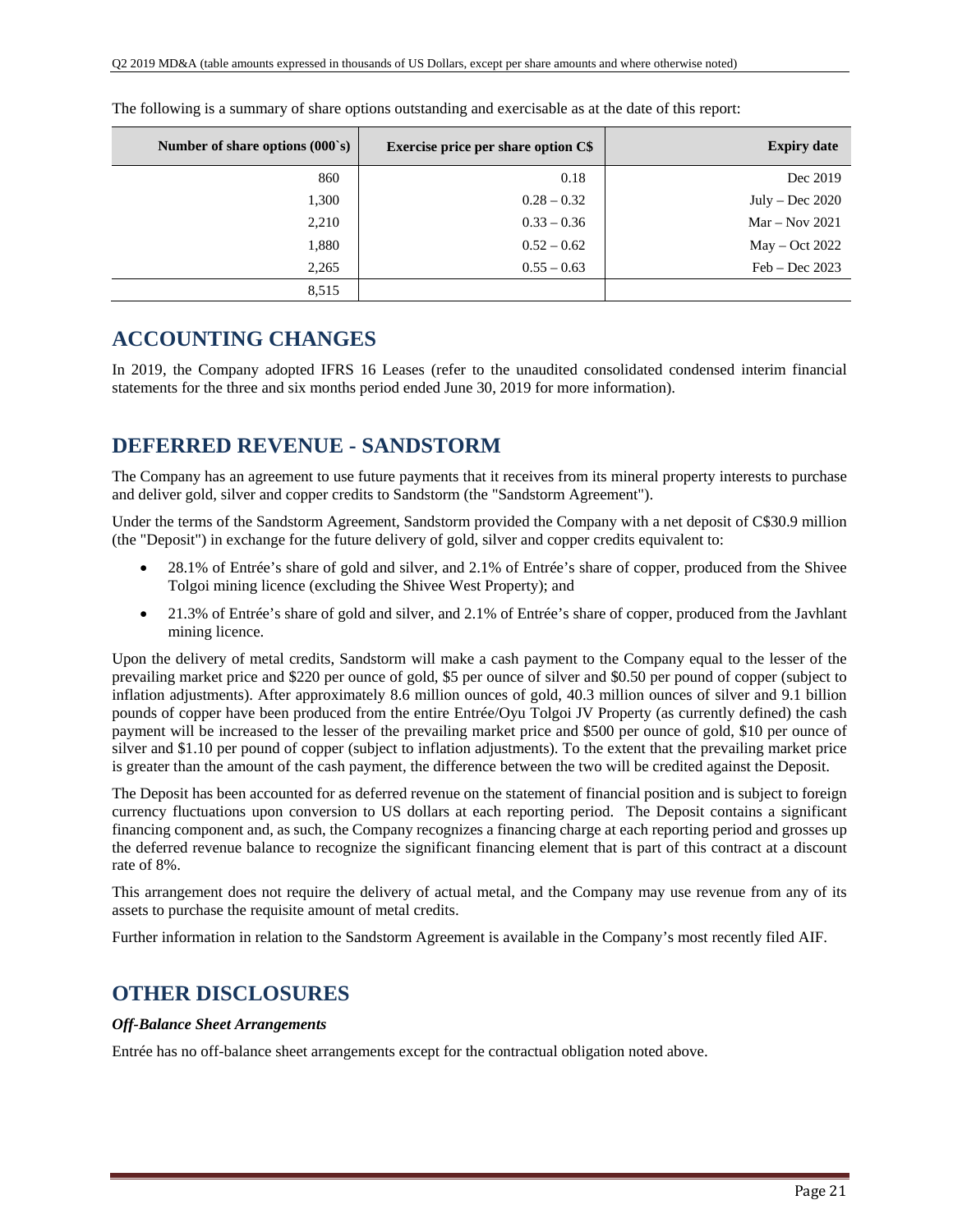## *Related Party Transactions*

The Company's related parties include key management personnel and directors. Direct remuneration paid to the Company's directors and key management personnel during the three and six months ended June 30, 2019 and 2018 are as follows:

|                          | Three months ended June 30 |      | Six months ended June 30 |      |   |      |
|--------------------------|----------------------------|------|--------------------------|------|---|------|
|                          | 2019                       | 2018 |                          | 2019 |   | 2018 |
| Directors' fees          | 33                         | 34   |                          | 66   |   | 75   |
| Salaries and benefits    | \$<br>137                  | 203  |                          | 274  | S | 559  |
| Share-based compensation | $\blacksquare$             | ۰    |                          |      |   | 25   |

As at June 30, 2019, included in the accounts payable and accrued liabilities balance on the condensed consolidated interim statement of financial position is \$0.0 million (December 31, 2018 - \$0.2 million) due to the Company's directors and key management personnel.

Upon a change of control of the Company, up to a total of \$1.0 million (Dec 31, 2018 - \$1.3 million) may become payable to key management personnel of the Company.

### *Financial Instruments*

*a) Fair value classification of financial instruments* 

The fair value hierarchy establishes three levels to classify the inputs to valuation techniques used to measure fair value. Level 1 inputs are quoted prices (unadjusted) in active markets for identical assets or liabilities. Level 2 inputs are other than quoted prices included in Level 1 that are observable for the asset or liability, either directly (prices) or indirectly (derived from prices). Level 3 inputs are for the assets or liabilities that are not based on observable market data (unobservable inputs).

The Company's financial instruments consist of cash and cash equivalents, short-term investments, receivables, deposits, accounts payable and accrued liabilities, and loan payable.

The carrying values of receivables and accounts payable and accrued liabilities approximate their fair value due to their short terms to maturity. Cash and cash equivalents and short-term investments are measured at fair value using Level 1 inputs.

The following table summarizes the classification and carrying values of the Company's financial instruments at June 30, 2019:

|                           | <b>FVTPL</b>             | <b>Amortized cost</b><br>(financial<br>assets) |    | <b>Amortized</b><br>cost (financial<br>liabilities) |   | <b>Total</b> |       |
|---------------------------|--------------------------|------------------------------------------------|----|-----------------------------------------------------|---|--------------|-------|
| <b>Financial assets</b>   |                          |                                                |    |                                                     |   |              |       |
| Cash and cash equivalents | \$<br>926                | \$                                             | -  | \$                                                  |   | \$           | 926   |
| Short-term investments    | 5,189                    |                                                | -  |                                                     |   |              | 5,189 |
| Receivables               | $\overline{\phantom{0}}$ |                                                | 18 |                                                     | ۰ |              | 18    |
| Deposits                  | $\qquad \qquad$          |                                                | 11 |                                                     |   |              | 11    |
| Total financial assets    | 6.115                    |                                                | 29 |                                                     |   |              | 6.144 |

### **Financial liabilities**

| Accounts payable and accrued<br>liabilities | -                        | -        | 36    |       |
|---------------------------------------------|--------------------------|----------|-------|-------|
| Loan payable                                | $\overline{\phantom{a}}$ | $\sim$   | 8.574 |       |
| Total financial liabilities                 | $\overline{\phantom{0}}$ | $\equiv$ | 8.610 | 8.610 |

There have been no transfers between fair value levels during the reporting period.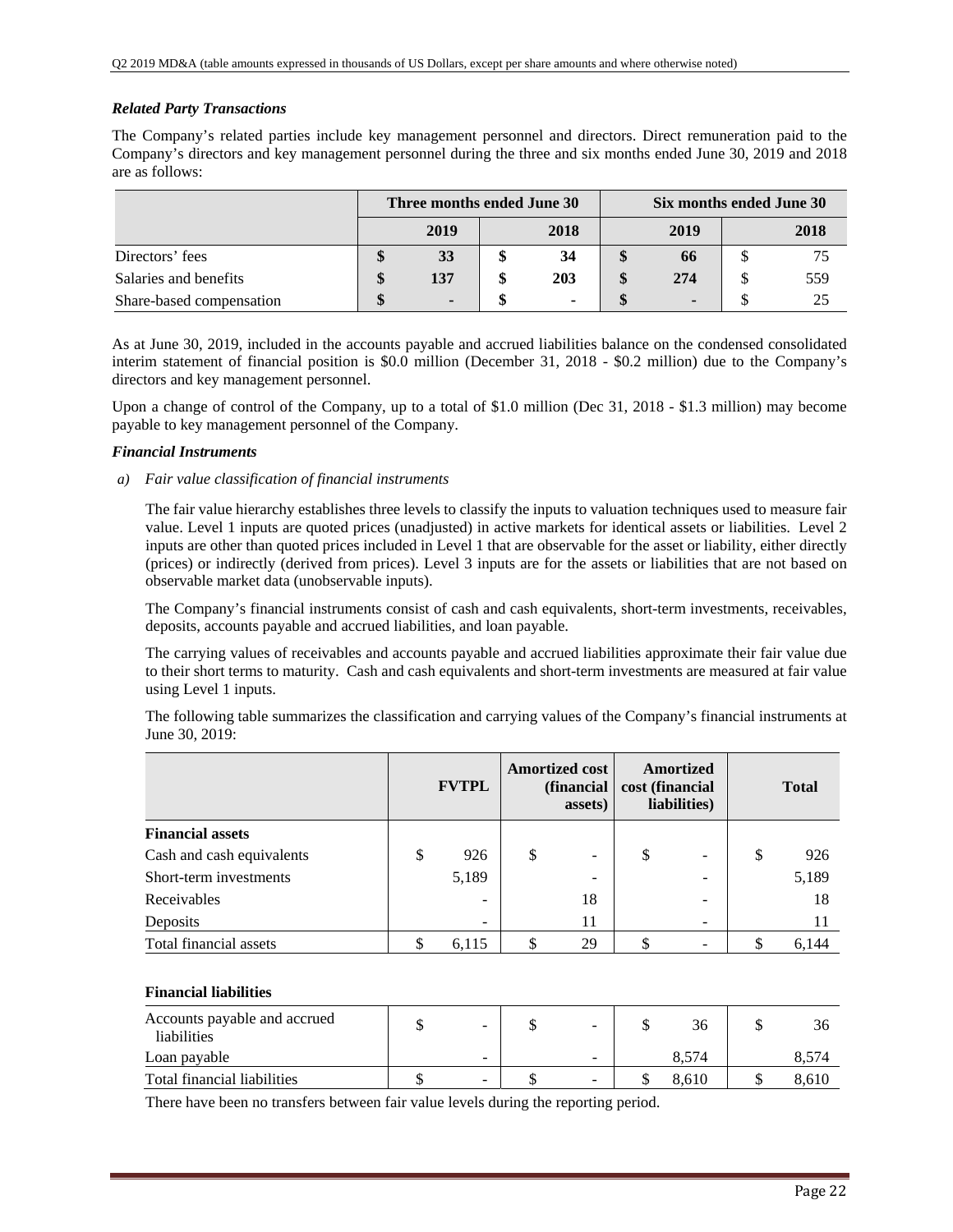# **NON-IFRS PERFORMANCE MEASUREMENT**

"Cash Costs after credits" ("C1") and all-in sustaining cost ("AISC") are non-IFRS Performance Measurements. These performance measurements are included because these statistics are widely accepted as the standard of reporting cash costs of production in North America. These performance measurements do not have a meaning within IFRS and, therefore, amounts presented may not be comparable to similar data presented by other mining companies. These performance measurements should not be considered in isolation as a substitute for measures of performance in accordance with IFRS.

# **CRITICAL ACCOUNTING ESTIMATES, RISKS AND UNCERTAINTIES**

The preparation of condensed consolidated interim financial statements in conformity with IFRS requires management to make estimates and assumptions that affect the amounts reported in the condensed consolidated interim financial statements and accompanying notes. Actual results could differ materially from those estimates.

Measurement of the Company's assets and liabilities is subject to risks and uncertainties, including those related to reserve and resource estimates; title to mineral properties; future commodity prices; costs of future production; future costs of restoration provisions; changes in government legislation and regulations; future income tax amounts; the availability of financing; and various operational factors. The Company's estimates identified as being critical are substantially unchanged from those disclosed in the MD&A for the year ended December 31, 2018.

Entrée is a mineral exploration and development company and is exposed to a number of risks and uncertainties due to the nature of the industry in which it operates and the present state of development of its business and the foreign jurisdictions in which it carries on business. The material risks and uncertainties affecting Entrée, their potential impact, and the Company`s principal risk-management strategies are substantially unchanged from those disclosed in its MD&A for the year ended December 31, 2018 and in its AIF dated March 29, 2019 in respect of such period, both of which are available on SEDAR at www.sedar.com, EDGAR at www.sec.gov and on the Company's website at www.EntreeResourcesLtd.com.

# **INTERNAL CONTROL OVER FINANCIAL REPORTING**

Management is responsible for designing internal control over financial reporting, to provide reasonable assurance regarding the reliability of financial reporting and the preparation of financial statements for external purposes in accordance with IFRS. No change in the Company`s internal control over financial reporting occurred during the period beginning on April 1, 2019 and ended on June 30, 2019 that has materially affected, or is reasonable likely to materially affect, the Company's internal control over financial reporting.

# **FORWARD LOOKING STATEMENTS**

This MD&A contains forward-looking statements within the meaning of the United States Private Securities Litigation Reform Act of 1995 and forward-looking information within the meaning of applicable Canadian securities laws.

Forward-looking statements include, but are not limited to, statements with respect to corporate strategies and plans; requirements for additional capital; uses of funds; the value and potential value of assets and the ability of the Company to maximize returns to shareholders; construction and continued development of the Oyu Tolgoi underground mine, the development options under consideration for the design of Panel 0 and the related cost and schedule implications; completion of the Definitive Estimate Review; timing and amount of production from Lift 1 of the Entrée/Oyu Tolgoi JV Property, potential production delays and the impact of any delays on the Company's cash flows, expected copper and gold grades, liquidity, funding requirements and planning; the future prices of copper, gold, molybdenum and silver; the estimation of mineral reserves and resources; projected mining and process recovery rates; estimates of capital and operating costs, mill throughput, cash flows and mine life; capital, financing and project development risk; mining dilution; closure costs and requirements; discussions with the Government of Mongolia, Rio Tinto, OTLLC and Turquoise Hill on a range of issues including Entrée's interest in the Entrée/Oyu Tolgoi JV Property, the Shivee Tolgoi and Javhlant mining licences and certain material agreements; potential actions by the Government of Mongolia with respect to the Shivee Tolgoi and Javhlant mining licences and Entrée's interest in the Entrée/Oyu Tolgoi JV Property; the potential for Entrée to be included in or otherwise receive the benefits of the Oyu Tolgoi Investment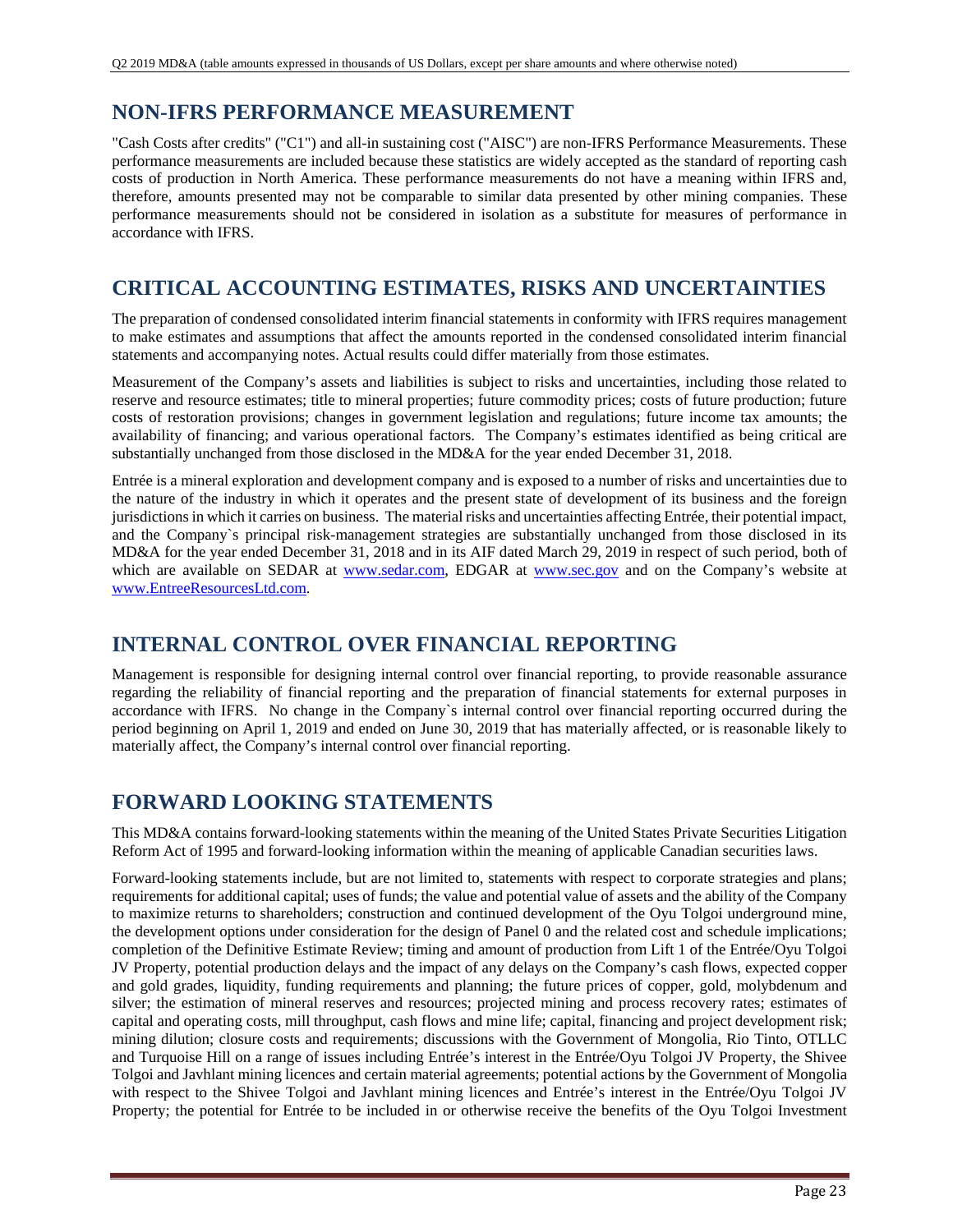Agreement or another similar agreement; the potential for the Government of Mongolia to seek to directly or indirectly invest in Entrée's interest in the Hugo North Extension and Heruga deposits; potential size of a mineralized zone; potential expansion of mineralization; potential discovery of new mineralized zones; potential metallurgical recoveries and grades; plans for future exploration and/or development programs and budgets; permitting time lines; anticipated business activities; proposed acquisitions and dispositions of assets; and future financial performance.

In certain cases, forward-looking statements and information can be identified by words such as "plans", "expects" or "does not expect", "is expected", "budgeted", "scheduled", "estimates", "forecasts", "intends", "anticipates", or "does not anticipate" or "believes" or variations of such words and phrases or statements that certain actions, events or results "may", "could", "would", "might", "will be taken", "occur" or "be achieved". While the Company has based these forward-looking statements on its expectations about future events as at the date that such statements were prepared, the statements are not a guarantee of Entrée's future performance and are based on numerous assumptions regarding present and future business strategies, local and global economic conditions and the environment in which Entrée will operate in the future, including the price of copper, gold, silver and molybdenum, projected grades, anticipated capital and operating costs, anticipated future production and cash flows, the anticipated location of certain infrastructure and sequence of mining in Panel 0 and the status of Entrée's relationship and interaction with the Government of Mongolia, OTLLC, Rio Tinto and Turquoise Hill. With respect to the construction and continued development of the Oyu Tolgoi underground mine, important risks, uncertainties and factors which could cause actual results to differ materially from future results expressed or implied by such forward-looking statements and information include, amongst others, the timing and cost of the construction and expansion of mining and processing facilities; the timing and availability of a long term domestic power source for Oyu Tolgoi (or the availability of financing for OTLLC to construct such a source); the ability of OTLLC to secure and draw down on the supplemental debt under the Oyu Tolgoi project finance facility and the availability of additional financing on terms reasonably acceptable to OTLLC, Turquoise Hill and Rio Tinto to further develop Oyu Tolgoi; delays, and the costs which would result from delays, in the development of the underground mine; the status of the relationship and interaction between OTLLC, Rio Tinto and Turquoise Hill with the Government of Mongolia on the continued operation and development of Oyu Tolgoi and OTLLC internal governance; projected copper, gold and silver prices and their market demand; and production estimates and the anticipated yearly production of copper, gold and silver at Oyu Tolgoi.

The 2018 PEA is based on a conceptual mine plan that includes Inferred resources. Numerous assumptions were made in the preparation of the 2018 PEA, including with respect to mineability, capital and operating costs, production schedules, the timing of construction and expansion of mining and processing facilities, and recoveries, that may change materially once production commences at Hugo North Extension Lift 1 and additional development and capital decisions are required. Any changes to the assumptions underlying the 2018 PEA could cause actual results to be materially different from any future results, performance or achievements expressed or implied by forward-looking statements and information relating to the 2018 PEA.

Other risks, uncertainties and factors which could cause actual results, performance or achievements of Entrée to differ materially from future results, performance or achievements expressed or implied by forward-looking statements and information include, amongst others, unanticipated costs, expenses or liabilities; discrepancies between actual and estimated production, mineral reserves and resources and metallurgical recoveries; development plans for processing resources; the outcome of the Definitive Estimate Review; matters relating to proposed exploration or expansion; mining operational and development risks, including geotechnical risks and ground conditions; regulatory restrictions (including environmental regulatory restrictions and liability); risks related to international operations, including legal and political risk in Mongolia; risks associated with changes in the attitudes of governments to foreign investment; risks associated with the conduct of joint ventures; inability to upgrade Inferred mineral resources to Indicated or Measured mineral resources; inability to convert mineral resources to mineral reserves; conclusions of economic evaluations; fluctuations in commodity prices and demand; changing foreign exchange rates; the speculative nature of mineral exploration; the global economic climate; dilution; share price volatility; activities, actions or assessments by Rio Tinto, Turquoise Hill or OTLLC and by government authorities including the Government of Mongolia; the availability of funding on reasonable terms; the impact of changes in interpretation to or changes in enforcement of laws, regulations and government practices, including laws, regulations and government practices with respect to mining, foreign investment, royalties and taxation; the terms and timing of obtaining necessary environmental and other government approvals, consents and permits; the availability and cost of necessary items such as water, skilled labour, transportation and appropriate smelting and refining arrangements; unanticipated reclamation expenses; changes to assumptions as to the availability of electrical power, and the power rates used in operating cost estimates and financial analyses; changes to assumptions as to salvage values; ability to maintain the social licence to operate; accidents, labour disputes and other risks of the mining industry; global climate change; title disputes; limitations on insurance coverage; competition; loss of key employees; cyber security incidents; misjudgements in the course of preparing forward-looking